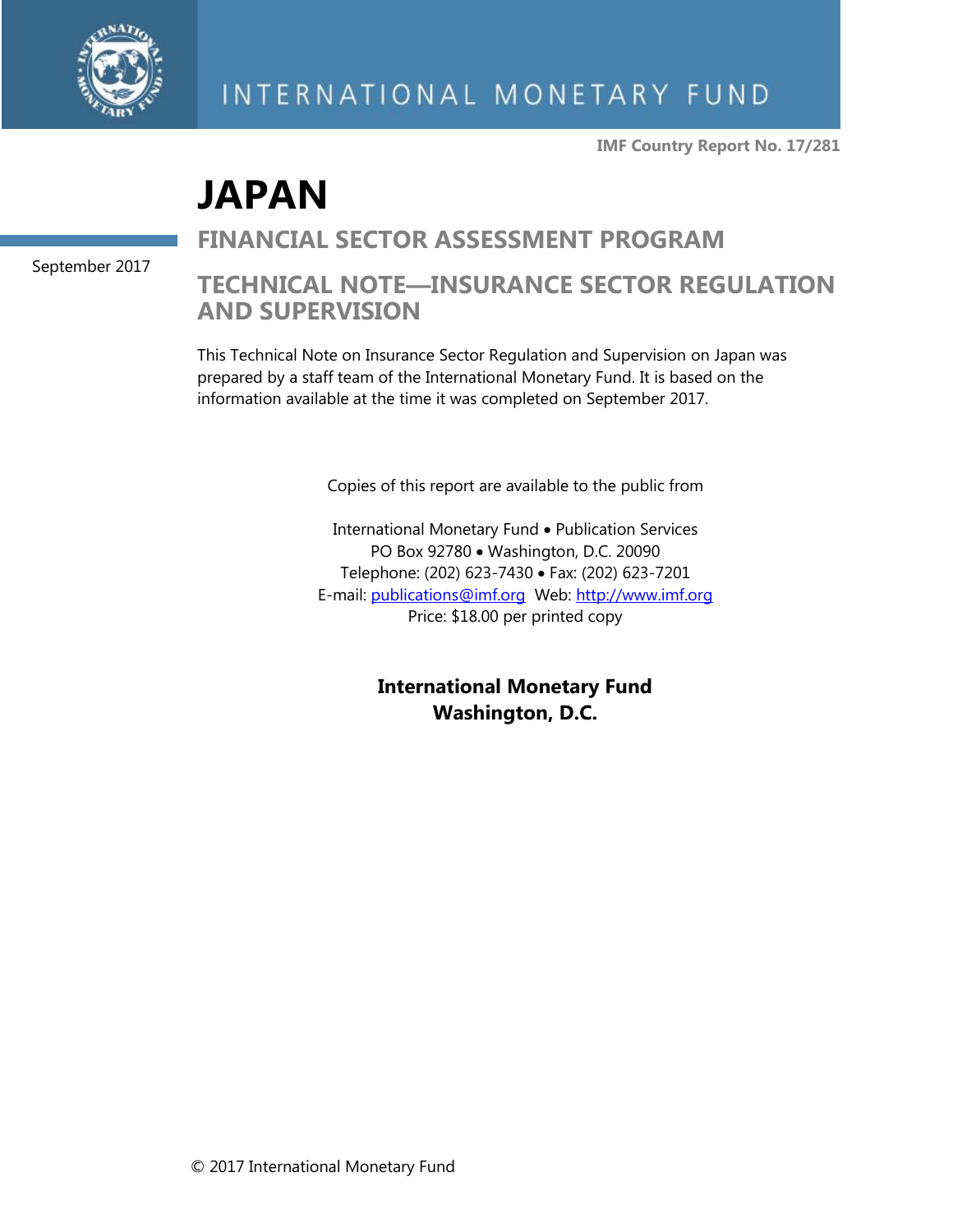

# **JAPAN**

September 2017

**FINANCIAL SECTOR ASSESSMENT PROGRAM**

# **TECHNICAL NOTE**

**INSURANCE SECTOR REGULATION AND SUPERVISION**

Prepared by **Monetary and Capital Markets Department**

This Technical Note was prepared in the context of an IMF Financial Sector Assessment Program (FSAP) mission in Japan during November and December 2016, led by Mr. Gaston Gelos, IMF and overseen by the Monetary and Capital Markets Department, IMF. Further information on the FSAP program can be found at<http://www.imf.org/external/np/fsap/fssa.aspx>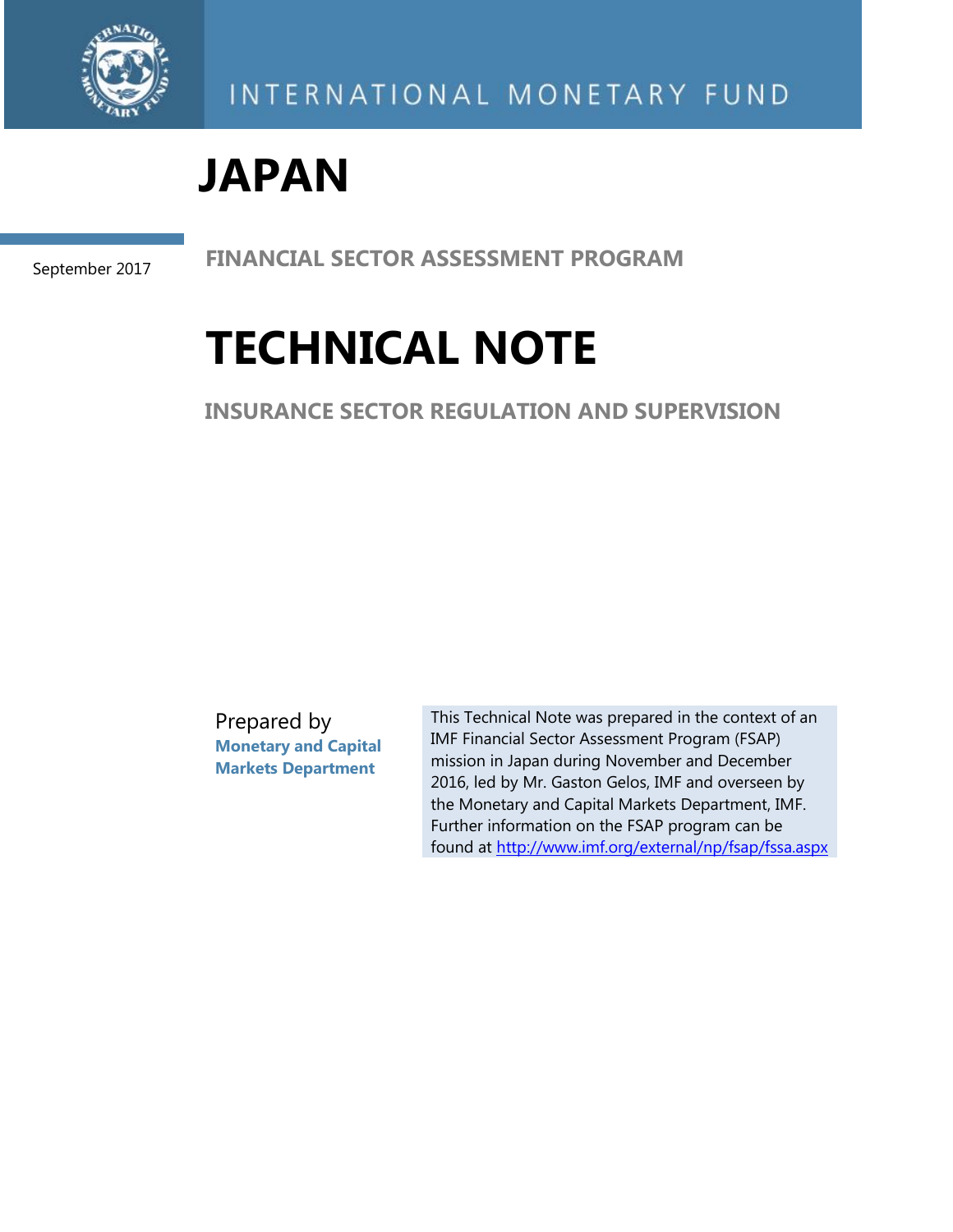# **CONTENTS**

| D. Other Issues 20                                        |    |
|-----------------------------------------------------------|----|
| <b>FIGURES</b>                                            |    |
|                                                           |    |
|                                                           |    |
|                                                           |    |
|                                                           |    |
|                                                           |    |
| <b>TABLES</b>                                             |    |
|                                                           |    |
|                                                           |    |
| <b>APPENDICES</b>                                         |    |
| I. Overview of Implementation of Relevant Recommendations |    |
| from the 2012 FSAP                                        | 22 |

II. Cross-Border M&A by Japanese Insurers\_\_\_\_\_\_\_\_\_\_\_\_\_\_\_\_\_\_\_\_\_\_\_\_\_\_\_\_\_\_\_\_\_\_\_\_\_\_\_\_\_\_\_\_\_\_\_\_\_\_\_\_\_\_24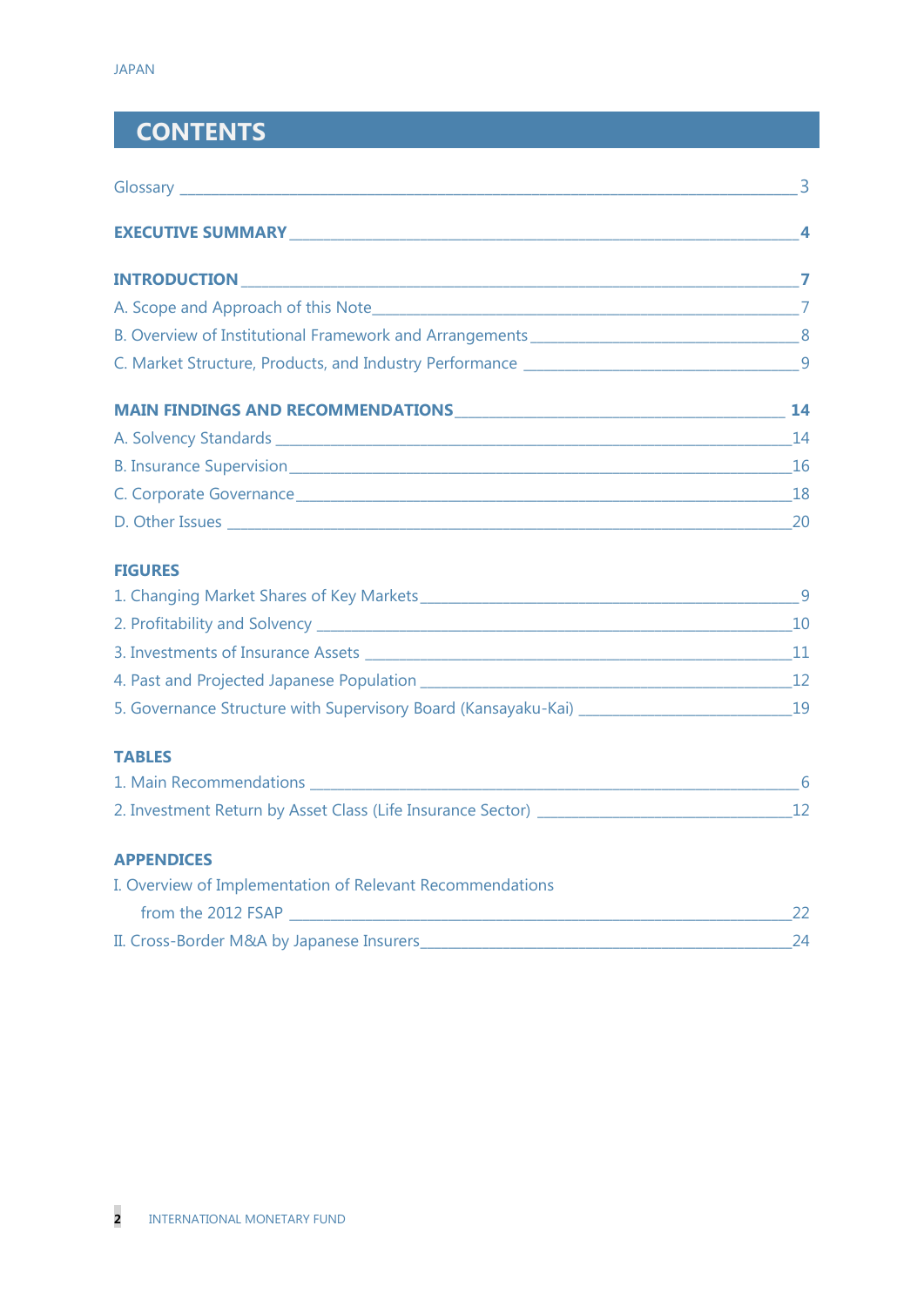## **Glossary**

| CCG          | Code of Corporate Governance                              |
|--------------|-----------------------------------------------------------|
| ERM          | Enterprise Risk Management                                |
| <b>ESR</b>   | Economic solvency ratio                                   |
| <b>JFSA</b>  | Financial Services Agency of Japan                        |
| <b>FSAP</b>  | <b>Financial Sector Assessment Program</b>                |
| IAIS         | <b>International Association of Insurance Supervisors</b> |
| IBA          | <b>Insurance Business Act</b>                             |
| ICP          | <b>Insurance Core Principle</b>                           |
| <b>IFRS</b>  | <b>International Financial Reporting Standards</b>        |
| IMF          | <b>International Monetary Fund</b>                        |
| <b>JER</b>   | Japan Earthquake Reinsurance Company Limited              |
| <b>JGAAP</b> | Japanese Generally Acceptable Accounting Principles       |
| JGB          | Japan Government Bond                                     |
| <b>OEIBA</b> | Ordinance for the Enforcement of Insurance Business Act   |
| <b>ORSA</b>  | Own Risk and Solvency Assessment                          |
| <b>ROE</b>   | Return on equity                                          |
| <b>SMR</b>   | Solvency margin ratio                                     |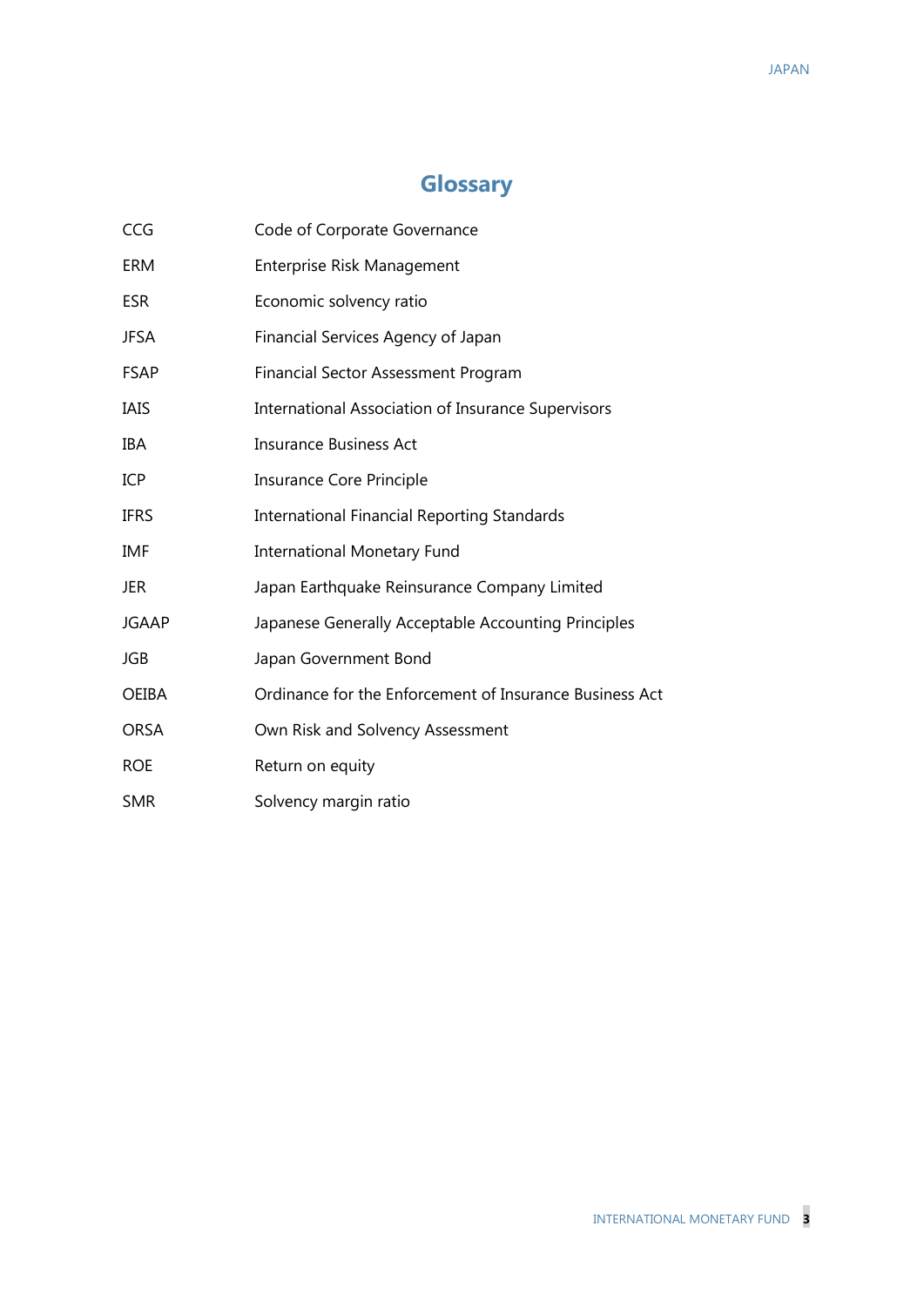## **EXECUTIVE SUMMARY**

**The Japanese insurance sector is characterized by a mature market, high concentration, and the predominance of life insurance products with interest guarantees.** The insurance sector represents 13 percent of total financial sector assets. Life insurance is about 12 times the size of non-life by assets. Five largest life insurers, three of which are mutual in structure, account for 67 percent of life insurance sector assets; and the four largest non-life insurers 88 percent of non-life insurance sector assets. Japan Post Insurance is the largest life insurer with 22 percent market share by assets. Most of savings-type products (whole life and endowment) have interest guarantees. While insurers have reduced the guarantees over the years, there are still old policies in force with guarantees in excess of 5 percent according to industry sources.

**Consumers have shifted to living benefits.** Japan has one of the fastest ageing populations. Population size has been declining since 2005, and the trend is expected to continue. Against this demographic change and prevailing low interest rates, consumers have shifted away from savings products to products offering living benefits: annuities, medical insurance, and nursing home care. Notably, 80 percent of the annuities are fixed-term annuities. There is little longevity risk to insurers according to industry data.

**Keeping up with interest guarantees in a prolonged low-interest rate environment has driven insurers to higher yielding non-yen denominated securities.** The four major life insurers have increased their non-yen investments from 14 percent in 2011 to 20 percent in 2015. The foreign-currency exposure is partially hedged. The rate of return on life insurance assets has hovered between 1.8 to 2.5 percent per year since 2009. Foreign securities have been the best performing asset class, helped by the Yen depreciation in recent years.

**Insurers are still profitable and the statutory solvency ratios are high.** The majority of the profits come from underwriting results. With the memory of the failure of seven life insurers during the 1997−2001 period still fresh in their minds, customers are less price sensitive and more alert to financial soundness of the institution in making purchase decisions. The solvency margin ratios are high, but closer analysis is required, as they are not on an economic value basis.

**Insurers have turned to overseas markets for growth.** The shrinking domestic market has driven major insurers to expand overseas through acquisitions and strategic investments. The main target markets are U.S., U.K., and emerging Asia. The United States have received the lion share of this investment. The number and amount of M&A transactions have increased in the past two years.

**Key risks for the non-life sector is exposure to equities and natural disasters.** In search of yield, non-life insurers have high exposures to equities, down to 22 percent in 2015 from 27 percent in 2014. Japan is susceptible to earthquakes and typhoons. While the private insurers' exposure to residential earthquake losses is substantially reduced, due to the reinsurance arrangement with the government, exposure to commercial earthquake losses remains.

**The regulatory and supervisory framework has been enhanced since the 2012 FSAP.** The Financial Services Agency of Japan (JFSA) is an integrated supervisory body for the whole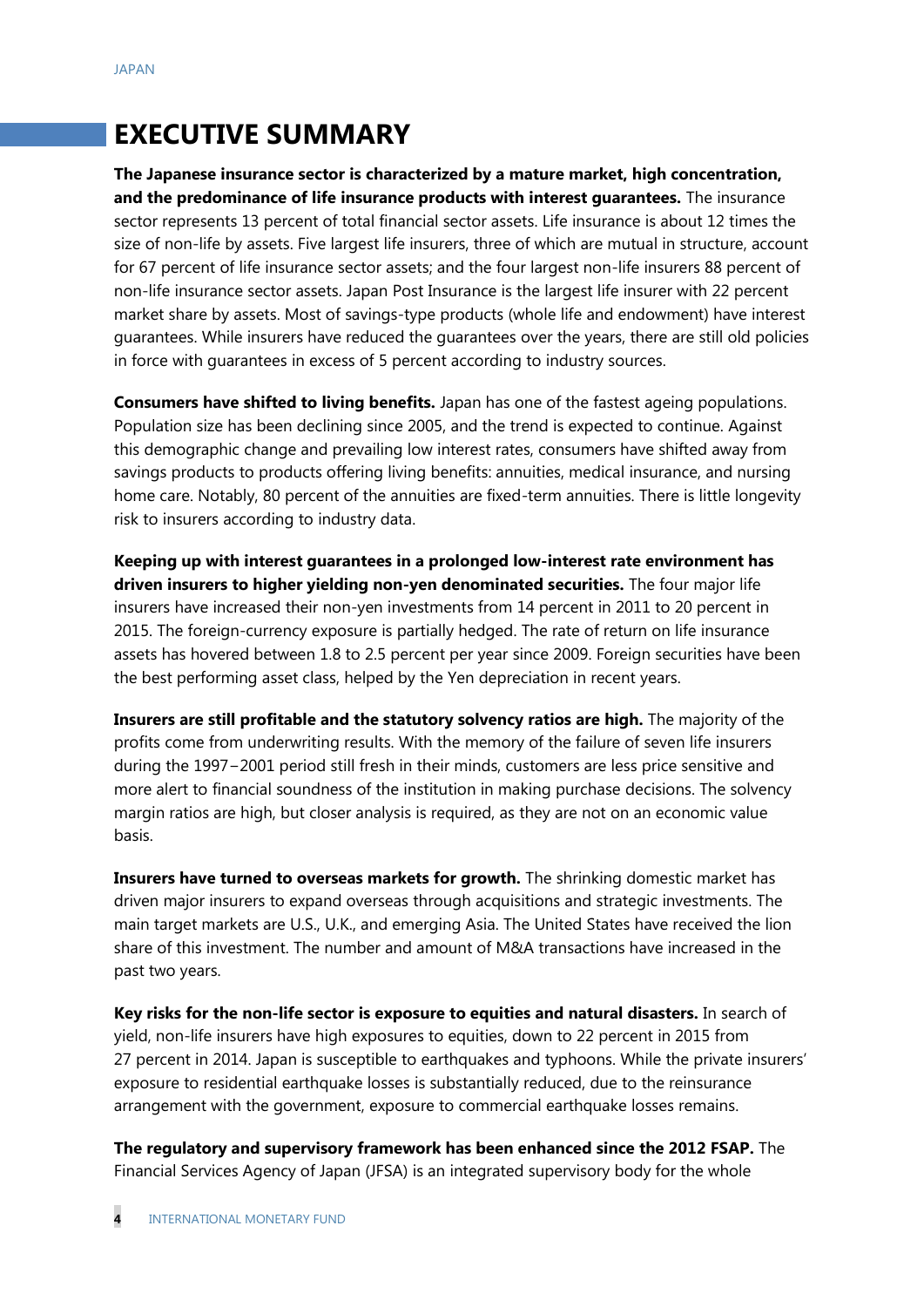financial sector funded by government budget. One of the strategic priorities for 2016 is to explore a forward-looking, holistic supervisory approach which focuses on the substance of business models and risk management. Work is underway to develop a risk assessment methodology for insurance supervision. Corporate governance and solvency standards are two key elements supporting risk-based supervision. Recognizing the importance of sound corporate governance, Japan has strengthened requirements in this area by introducing a more stringent definition of an outside (independent) director in the Companies Act and the Tokyo Stock Exchange has issued a voluntary Code of Corporate Governance (CCG) for listed companies. JFSA has conducted three field tests of an economic value based solvency regime. The third field test results will be available in March 2017.

**The JFSA should take further steps to implement an economic-value-based solvency regime as soon as practicable.** Economic valuation provides reliable measurement and enhances transparency. A number of major insurers already disclose economic solvency information to institutional investors. Implementing the economic value based solvency regime will enhance policyholder protection by eliminating information asymmetries where such information is not available to individual policyholders.

**A risk assessment methodology need to be completed as part of the risk-based supervision framework.** The risk and impact assessment will enable JFSA to determine the appropriate supervisory intensity for each insurer, and a holistic supervisory plan. Implemented in 2013, onsite inspection through horizontal review is a good way to benchmark insurers against industry practice, and should be supplemented by entity-specific inspections as identified by the outcome of the offsite risk assessment to identify entity-specific risks.

**Corporate governance has strengthened, but there is still room for improvement**. It is recommended that JFSA consider extending key elements of good governance, including those which could be found in CCG, to all insurers on a legally enforceable manner. These include the minimum two independent directors, and disclosure of governance structure.

**The monitoring of FX exposure can be enhanced.** The JFSA monitors FX exposure based on the country of domicile of the issuers. Since an issuer of Country A may choose to issue securities in the currency of Country B, JFSA should collect more granular data to monitor insurers' exposure by currencies to get a more precise picture of insurers' FX exposure, as well as statistics on foreign currency denominated policies.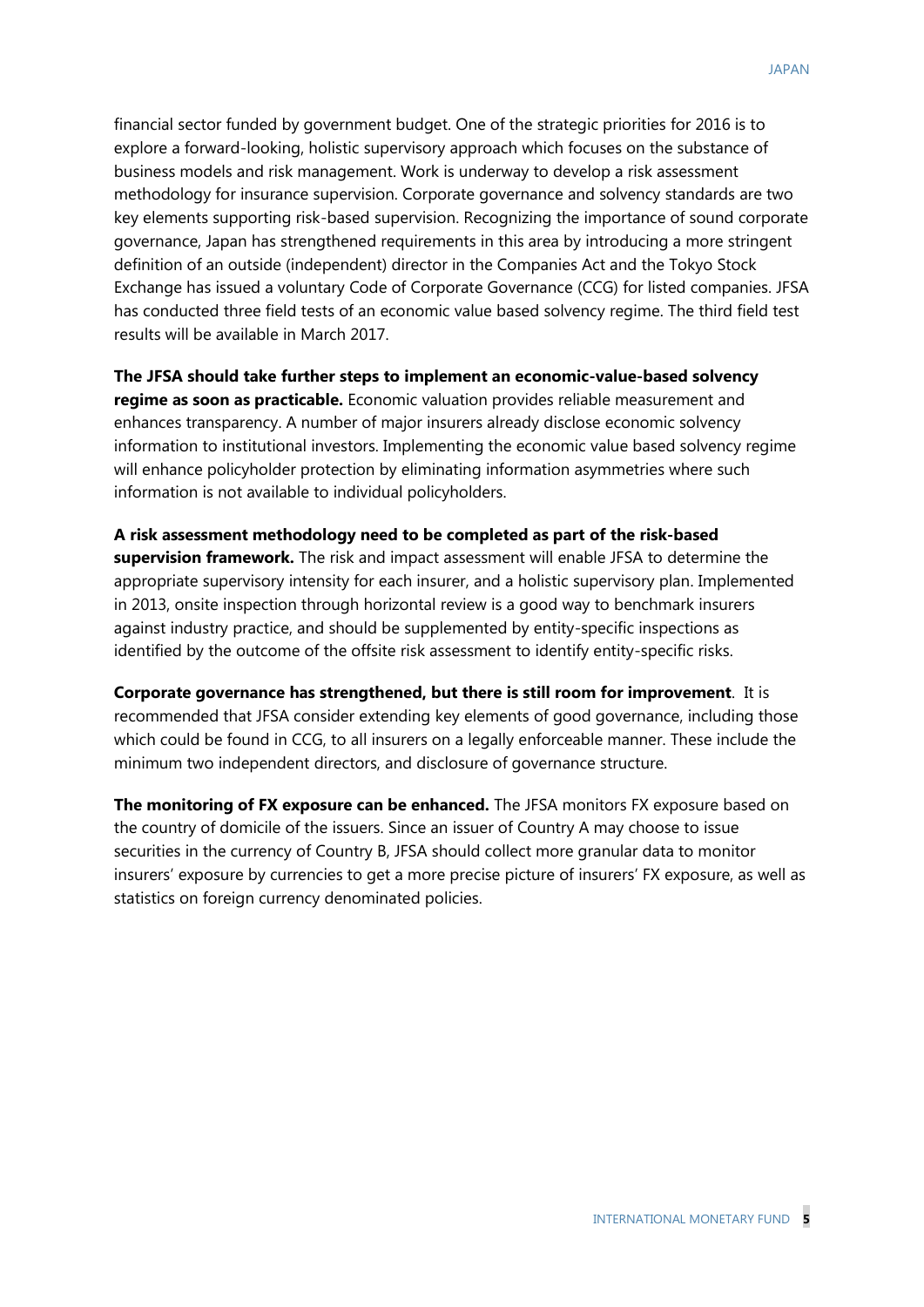| <b>Table 1. Japan: Main Recommendations</b>                                                                                                                                                                                                                                                               |                                 |                 |  |
|-----------------------------------------------------------------------------------------------------------------------------------------------------------------------------------------------------------------------------------------------------------------------------------------------------------|---------------------------------|-----------------|--|
| <b>Recommendations</b>                                                                                                                                                                                                                                                                                    | Responsible<br><b>Authority</b> | <b>Priority</b> |  |
| JFSA should take further steps to implement an economic-value-based<br>solvency regime as soon as practicable. A communication strategy should<br>be developed to help the public understand the potentially large variance<br>from the current, published statutory solvency ratio.                      | <b>JFSA</b>                     | Near Term       |  |
| JFSA should continue to develop its risk-based supervisory framework.<br>The framework should include a risk and impact assessment based on<br>objective criteria, the resultant supervisory intensity, and a holistic<br>supervisory plan for offsite and onsite supervision.                            | <b>JFSA</b>                     | Immediate       |  |
| The frequency and scope of onsite inspections should be part of the<br>holistic supervisory plan to address entity-specific risks. Onsite verification<br>of the qualitative and quantitative information used in offsite analysis<br>provides the necessary feedback loop to the risk-based supervision. | <b>JFSA</b>                     | Near Term       |  |
| JFSA should consider extending key elements of good governance<br>practice, including those which could be found in CCG, to all insurers in a<br>legally enforceable manner, such as minimum of two independent<br>directors, and disclosure of governance information.                                   | <b>JFSA</b>                     | Near Term       |  |
| JFSA should collect more granular data to monitor insurers' foreign<br>exchange exposure more precisely, as well as statistics on foreign<br>currency denominated policies.                                                                                                                               | <b>JFSA</b>                     | Immediate       |  |
| In light of the increased cross-border M&A activities, JFSA need to<br>continue to periodically review the membership of the supervisory<br>colleges for insurers with material overseas operations and establish new<br>supervisory colleges when necessary.                                             | <b>JFSA</b>                     | Near Term       |  |
| Immediate = within a year; Near Term = 1 to 3 years; Medium Term = 3 to 5 years.                                                                                                                                                                                                                          |                                 |                 |  |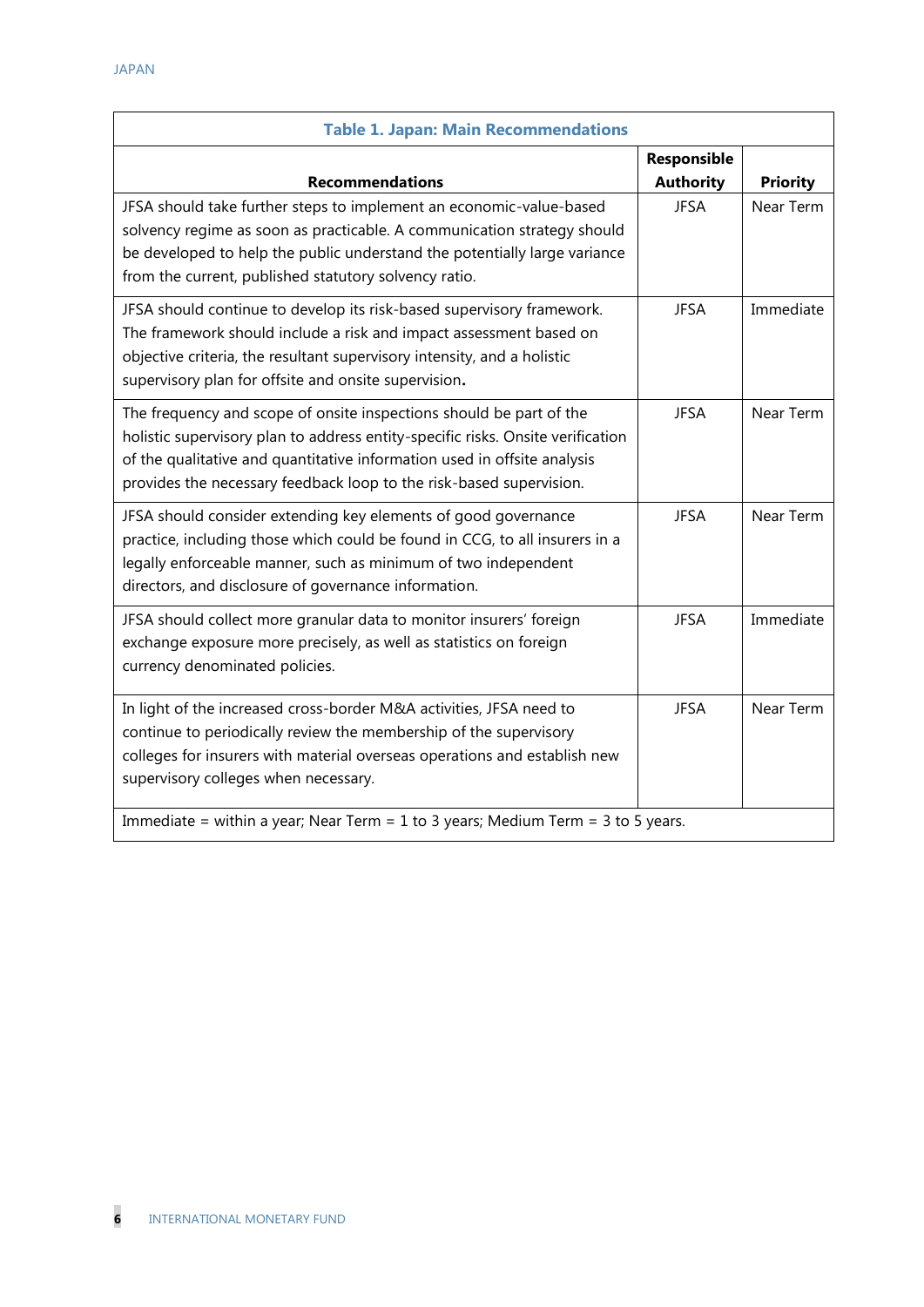## **INTRODUCTION<sup>1</sup>**

-

### **A. Scope and Approach of this Note**

**1. This technical note provides an update on the Japanese insurance sector and an analysis of certain key aspects of the regulatory and supervisory regime.** The note has been prepared as part of the 2017 Financial Sector Assessment Program (FSAP), drawing on discussions in Japan from November 30 to December 20, 2016. The technical note refers to the Insurance Core Principles (ICPs) issued by the International Association of Insurance Supervisors (IAIS) in October 2011, as revised in November 2015. A separate technical note addresses the results of stress testing carried out on the insurance sector.

**2. The technical note includes an analysis of Japanese practice in relation to selected ICPs.** The note does not include a detailed assessment of observance of the ICPs. (The most recent detailed assessment was carried out in 2012, conducted on the basis of the October 2011 version of the ICPs.) The main focus of the note is on recent developments in the sector and key vulnerabilities, including, for life insurance, those associated with the continuing low interest rate environment; a supervisory approach that is forward-looking and promotes a holistic view of supervised entities' risks; the continuing effort to introduce economic value-based solvency regime; and corporate governance.

**3. This assessment focuses on the insurance activities that are regulated by the Insurance Business Act (IBA) and supervised by the JFSA.** The IBA identifies some insurance activities as being outside its scope and therefore not supervised by the JFSA. These include insurance activities of cooperatives (Kyosai) which are subject to other legislation and are supervised by the government ministries responsible for the relevant sectors. As a gauge of the size of the excluded insurance activities, assets held by the two largest sectors of cooperatives were less than 2 percent of those by insurers supervised by JFSA.<sup>2</sup>

**4. The selected ICPs are analyzed but without scoring the level of observance**. The Technical Note refers to laws, regulations and other supervisory requirements and practices in place at the time of the discussions in Japan, and takes account of major developments of supervisory practices. The authorities provided a full self-assessment in respect of the 15 ICPs analyzed in this note. The ICPs selected for review are broadly those with macro-financial relevance and/or related to areas where material regulatory changes have been implemented in recent years. They include the ICPs on:

• supervisory approach: supervisory authority, supervisory review, preventive and corrective measures, and macroprudential surveillance;

 $1$  This Technical Note has been prepared by Mimi Ho (IMF external expert), with inputs from Timo Broszeit (IMF external expert).

<sup>&</sup>lt;sup>2</sup> Assets held by cooperatives supervised by the Ministry of Agriculture, Forestry & Fisheries were ¥5.9 trillion and assets held by cooperatives supervised by the Ministry of Health and Labor were ¥1.6 trillion, as compared to the total private industry assets of ¥399 trillion at the end of 2015.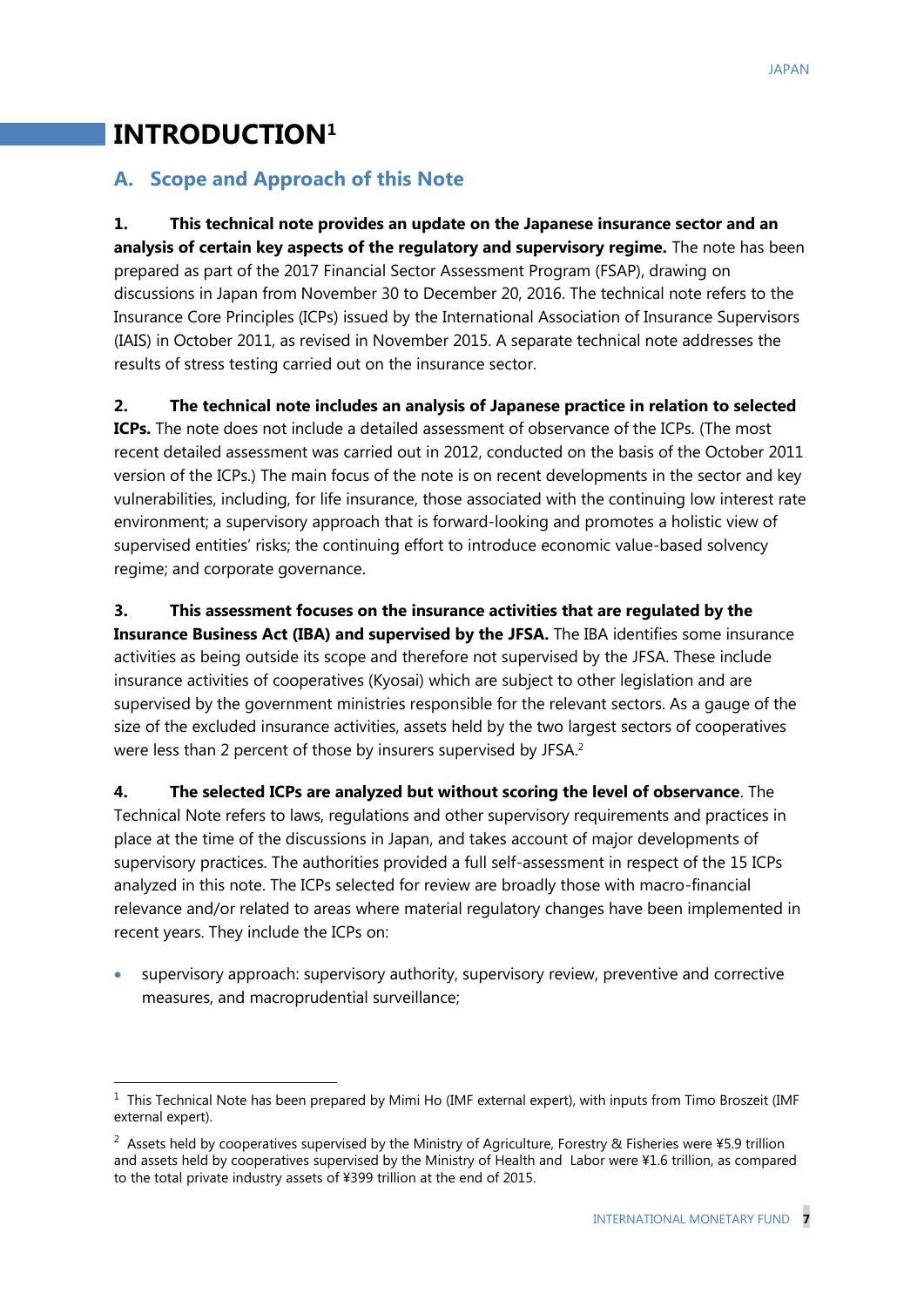- corporate governance: suitability of persons, governance, risk management, and internal controls;
- solvency requirements: valuation of assets and liabilities, investment, enterprise risk management (ERM), capital adequacy; and
- supervision of large insurance groups: group-wide supervision, cross-border cooperation and winding-up and exits from markets.

**5. The 2012 FSAP indicated a high degree of compliance<sup>3</sup> with (the previous version of) the IAIS ICPs.** Some of the key recommendations to improve observance with ICPs that are relevant to the scope of this technical note are outlined in Appendix 1.

**6. The author is grateful to the authorities and private sector participants for their cooperation**. The author benefitted greatly from the inputs and views expressed in meetings with the authorities, insurance companies and industry and professional organizations.

## **B. Overview of Institutional Framework and Arrangements**

**7. The JFSA is the principal insurance supervisor**. The JFSA was established in 1998 as an integrated financial supervisor under the Prime Minister's Office, taking over from the Ministry of Finance (MoF) the responsibility for supervision of private sector financial institutions (banks, insurers and capital markets service providers) and surveillance of securities markets. In 2001, the JFSA came under the Cabinet Office with the added responsibility for disposition of failed financial institutions. Headed by a Commissioner, the JFSA is accountable to the Minister for Financial Services, which currently is also the Minister for Finance. The MoF continues to be responsible for planning and policy-making relating to financial system stability and financial risk management (see organizational chart below).



<sup>&</sup>lt;sup>3</sup> Of 26 ICPs, Japan was rated 12 Observed, 10 Largely Observed, and 4 Partly Observed.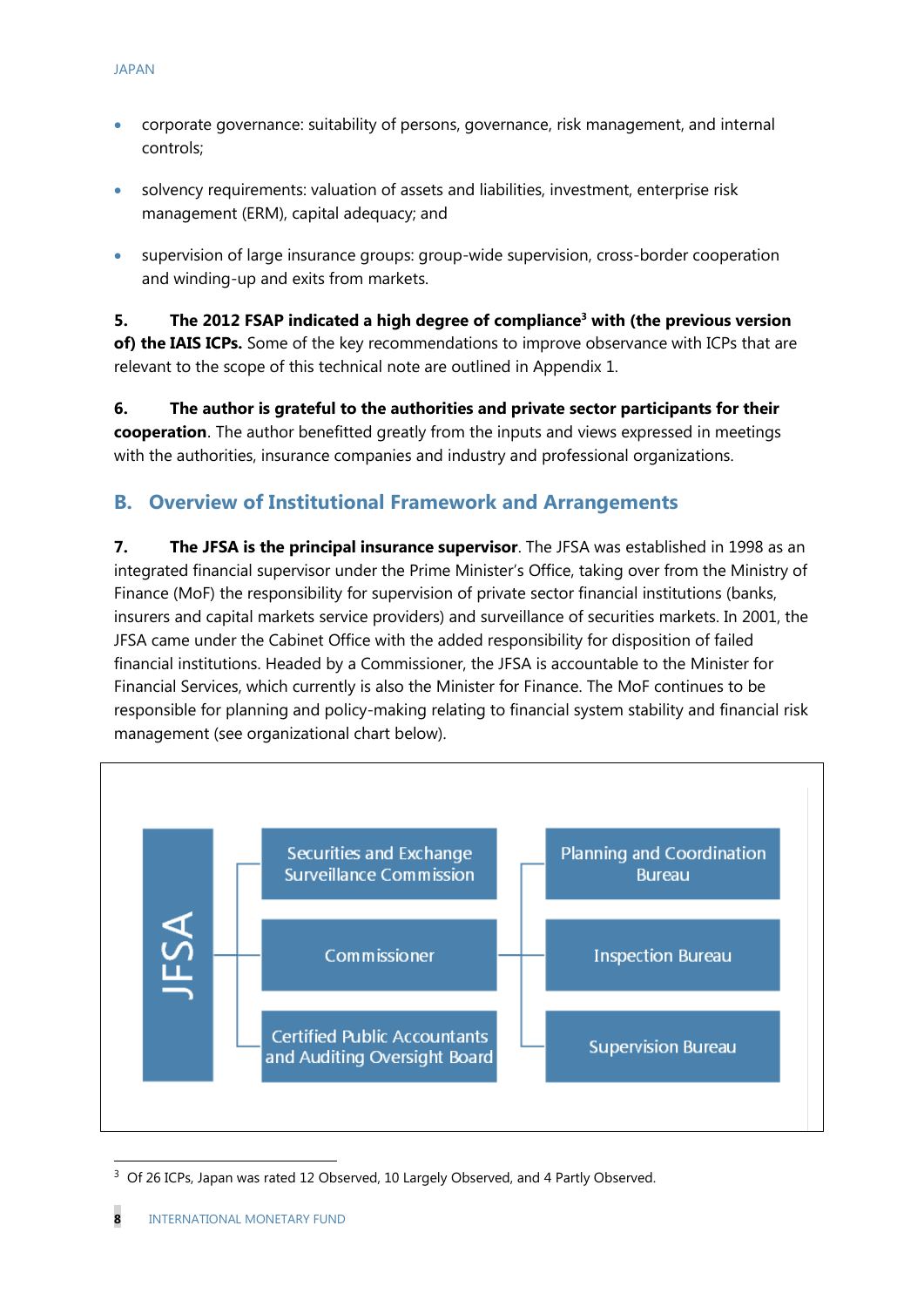**8. The supervision of insurance activities in Japan is primarily based on the IBA.** The IBA identifies some insurance activities as being outside its scope and therefore not supervised by the JFSA. They include captives and business transacted by certain closed groups such as labor unions with their members, neither of which is subject to supervision. They also include insurance activities of cooperatives (Kyosai) which are subject to other legislation and are supervised by the government ministries responsible for the relevant sectors. For example, the insurance activities of agricultural cooperatives are regulated by the Agricultural Cooperatives Act and supervised by the Ministry of Agriculture, Forestry, and Fisheries. The legislation related to the insurance activities of cooperatives is similar to the IBA and the various ministries communicate with the JFSA on policy matters.

### **C. Market Structure, Products, and Industry Performance**

**9. Japan has the second largest insurance market in the world by premium size**. Its insurance penetration (insurance premium as a percentage of GDP) ranked  $7<sup>th</sup>$  highest in the world, and its insurance density (insurance premium per capita) ranked 14<sup>th</sup> highest.<sup>4</sup> Industry growth has lagged behind global average due to declining population and market saturation. As a result, Japan's share of global insurance premium has declined since 2011 (Figure 1).



<sup>&</sup>lt;sup>4</sup> Ranking is according to World Insurance in 2015 by Swiss Re.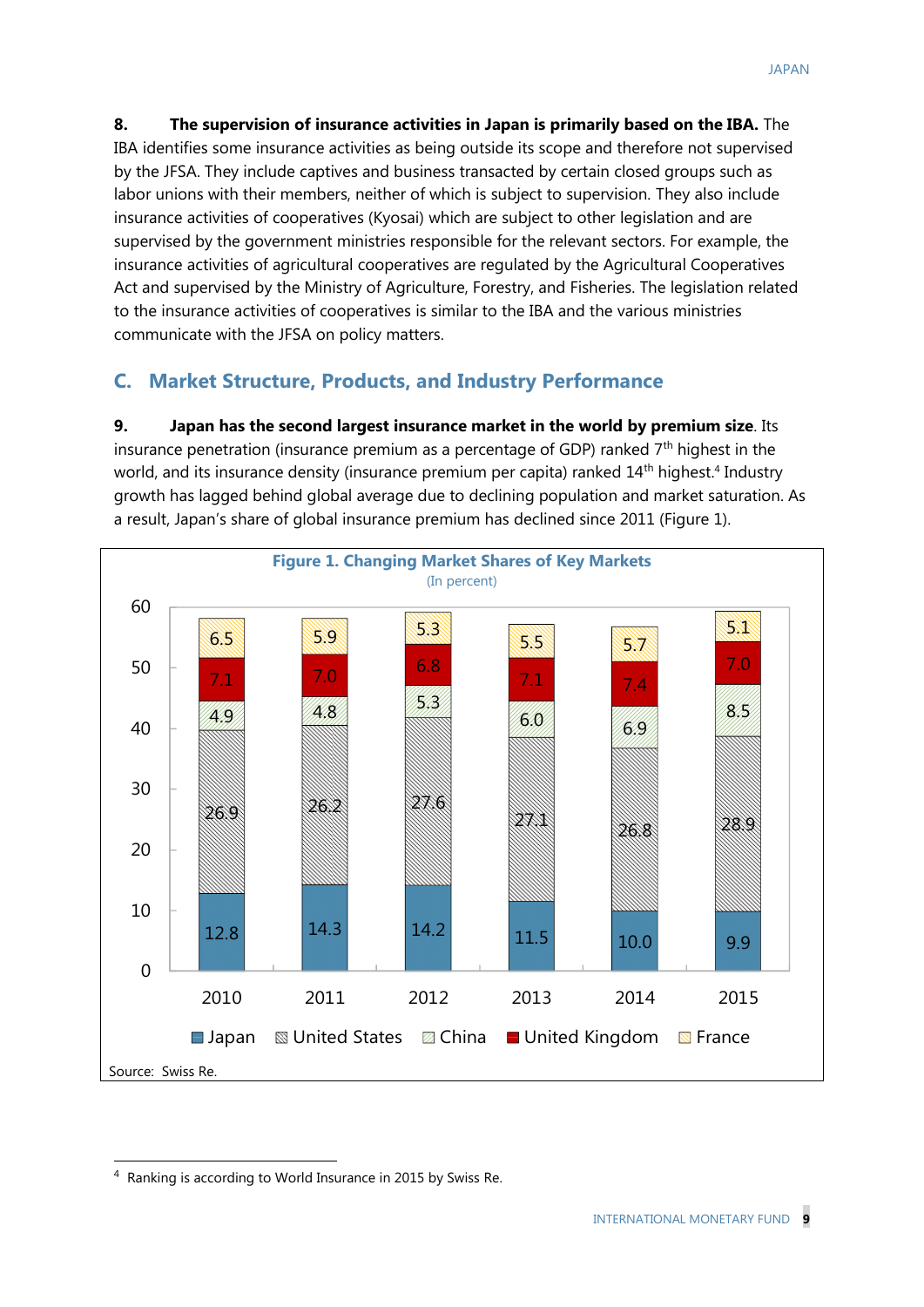**10. There are 93 insurers in Japan as of the end 2016, comprising 41 life insurers (including five mutual insurers), 44 non-life insurers and eight reinsurers**. The number of insurers declined mildly from 97 in 2012 through mergers and takeovers. The book value of assets stood at ¥399 trillion (¥367 trillion for life and ¥31 trillion for non-life) at the end of fiscal year 2015, which represents 13 percent of total financial sector assets. (The fiscal year for the industry is April 1 to March 31. Unless otherwise indicated, "year" refers to fiscal year in this note.)

**11. The industry is highly concentrated**. The top five life insurers account for 67 percent of life insurance market assets, and the top four non-life insurers (belonging to three insurance groups) account for 88 percent of non-life insurance market assets. Mutual insurers play a significant role in Japan: three of the top five life insurers are mutual insurers, and the fourth was demutualized and listed in 2010. The remaining direct insurers have market shares of 3 percent or less each. Japan Post Insurance<sup>5</sup> is the largest life insurer with 22 percent market share, 5 percent higher than the next largest insurer. A dedicated unit within JFSA supervises Japan Post Insurance and Japan Post Bank. The reinsurance sector is even more concentrated. The top two reinsurers represent 90 percent of the market (by assets).

**12. The insurance industry is profitable with high statutory solvency ratios, although further analysis of solvency ratios is needed, especially in the case of life insurers.** Industry average return on equity (ROE) in the last four years has fluctuated for life insurers and reinsurers, while steadily improving for non-life insurers (see Figure 2.) Underwriting results formed the bulk of profits and have helped to counter the effect of low investment performance. Japanese consumers are not very price-sensitive, placing more emphasis on service and financial soundness in their choice of insurers. Investment performance has been improving in the past few years, mainly due to increased foreign-currency denominated investments. Statutory solvency margin ratios (SMR) have been improving for all three sectors, standing at 990 percent for life, 715 percent for non-life and 500 percent for reinsurers at the end of 2015. However, economic value-based solvency ratios may present a different solvency picture.



<sup>5</sup> Japan Post Insurance commenced operation in 2007 following the privatization of Japan Post in 2006. It is listed on the Tokyo Stock Exchange and Government owns 89 percent of its shares.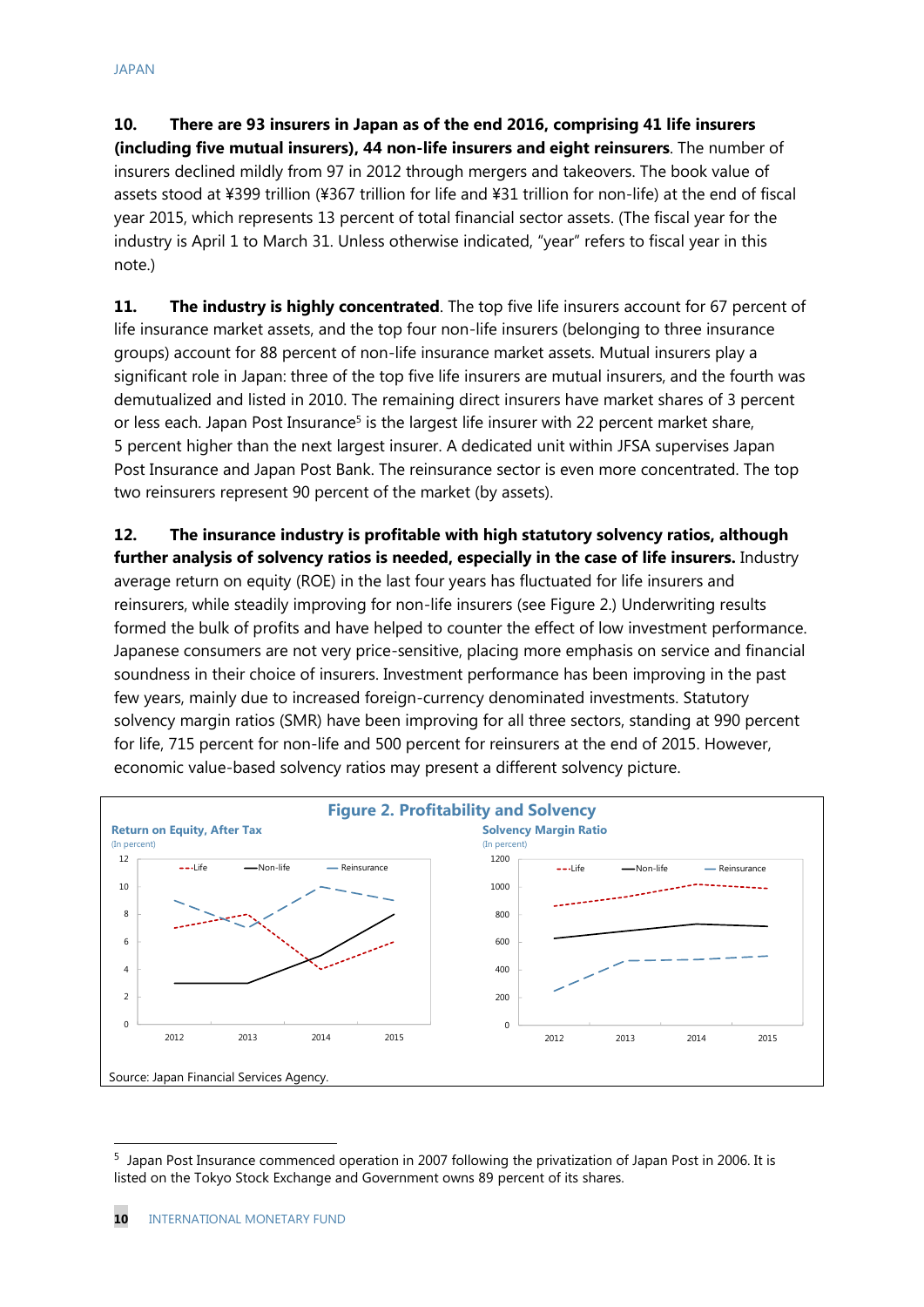**13. Life insurers have high exposure to government bonds and non-life insurers to equities.** To match the long-term nature of their liabilities, life insurers had 44 percent of their assets invested in long-duration Japanese government and semi-government bonds at the end of 2015. Non-life insurers, on the other hand, had a much lower exposure to government bonds at 20 percent and a 22 percent exposure to equities, a reduction from 27 percent in 2014. The life sector had 4 percent of assets in alternative investments, which are mainly investment funds including hedge funds (see Figure 3.)



#### **14. Exposure to high-yield foreign currency denominated securities has increased**.

Products with guarantees still dominate the life insurance market. Most of savings products (whole life and endowment) have minimum interest guarantees. Given the prolonged domestic low interest rate environment, insurers have turned to non-yen denominated securities to provide the yield needed to meet the guarantees. At the end of 2015, non-yen denominated investments accounted for about 20 percent of total assets of the four major life insurers, increased from 14 percent in 2011.<sup>6</sup> These non-yen securities comprise bonds, listed equity, private equity and managed funds including hedge funds. Bonds may include structured bonds with complex embedded derivatives. While quantitative analysis is difficult due to lack of data, it would appear that insurers are taking on non-yen related risks to enhance yield. About 60 percent of the foreign currency exposure is in U.S. dollars, and 20 percent in euro. Currency hedges, mostly shorter-term currency swaps, range from 20 percent to 80 percent. Foreign securities were the best performing asset class, helped by the depreciation of the yen in recent years (Table 2.)

**15. Consumers' needs for life insurance have shifted to living benefits.** Japan's population started to contract in 2005, when the number of deaths overtook the number of births. By 2060, it is projected that the age 60 and above segment will be close to half of total population (Figure 4). In light of these demographic developments and prevailing low interest rates, consumers have shifted from savings products to products offering living benefits (such as annuity, medical insurance, and nursing home care). According to industry statistics as of March 2016, annuities comprised 28 percent of total new business premium, and medical

<sup>&</sup>lt;sup>6</sup> Extracted from the annual reports of the four major life insurers. Industry-wide exposure by currency is not available.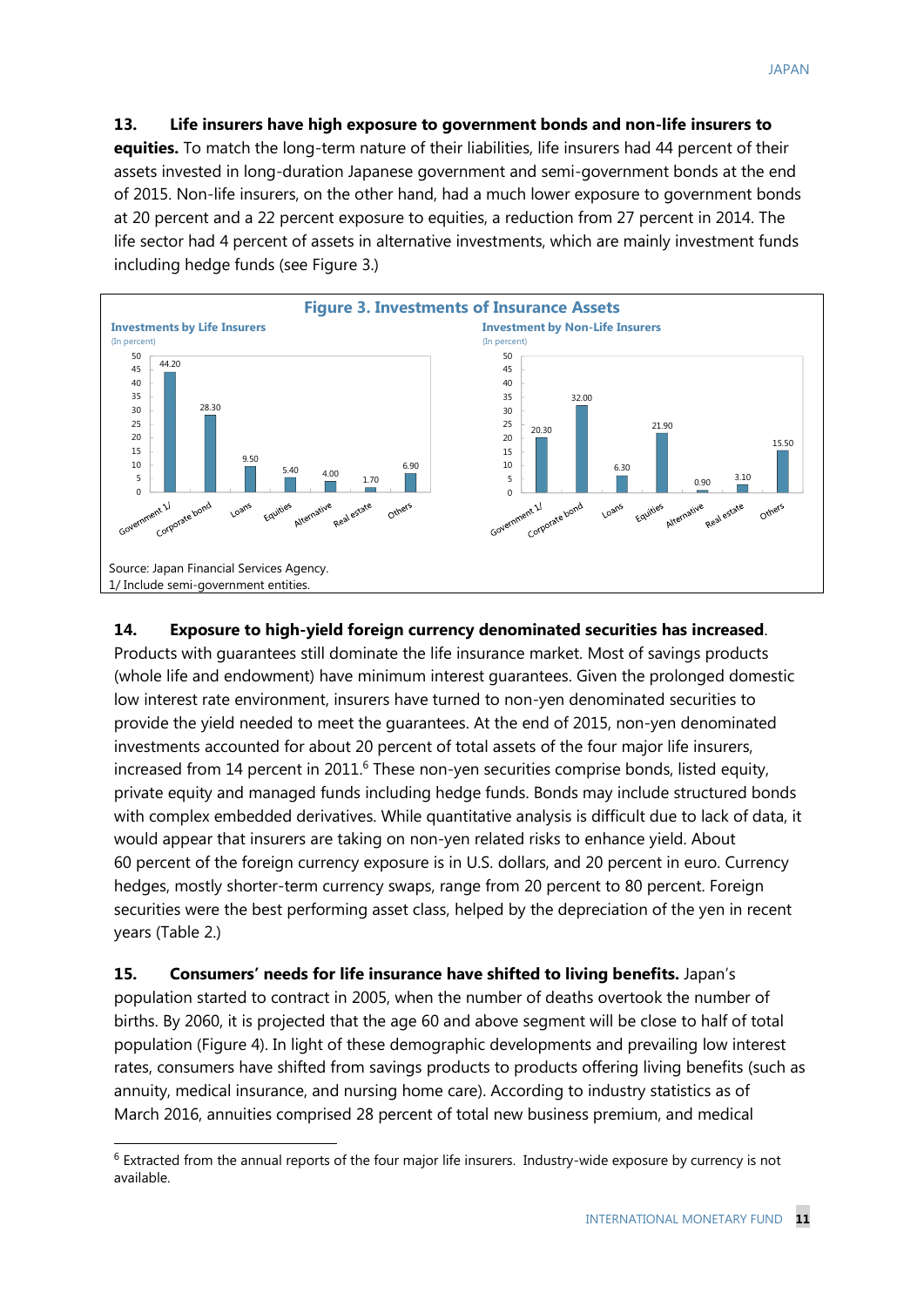insurance (including cancer insurance) 23 percent. In terms of number of policies sold, medical insurance has represented more than one third of new business for the past nearly two decades. More than 80 percent of annuities are fixed-term annuities, which provide periodic payments for a pre-determined time period. Thus, insurers' annuity portfolios entail little longevity risk.

| (In      | Overall |              | Domestic      | Foreign           |       | Real   |
|----------|---------|--------------|---------------|-------------------|-------|--------|
| percent) | Return  | <b>Bonds</b> | <b>Stocks</b> | <b>Securities</b> | Loans | Estate |
| 2009     | 1.86    | 1.64         | 2.33          | 2.52              | 2.23  | 2.87   |
| 2010     | 1.79    | 1.86         | 1.25          | 2.06              | 1.98  | 2.52   |
| 2011     | 1.92    | 1.91         | 1.56          | 2.91              | 1.94  | 2.27   |
| 2012     | 2.36    | 2.00         | 0.61          | 5.25              | 2.18  | 2.35   |
| 2013     | 2.40    | 1.95         | 5.14          | 4.60              | 2.15  | 2.43   |
| 2014     | 2.58    | 1.88         | 5.31          | 5.50              | 2.28  | 2.50   |
| 2015     | 1.92    | 1.75         | 5.17          | 2.24              | 1.70  | 2.62   |



**16. Insurers are expanding overseas for growth.** The declining population and shrinking workforce is limiting the growth potential of domestic market. Seeking growth opportunities, major Japanese insurers have been expanding their overseas operations through acquisitions and strategic investments in emerging Asian and developed markets in the past 10 years. The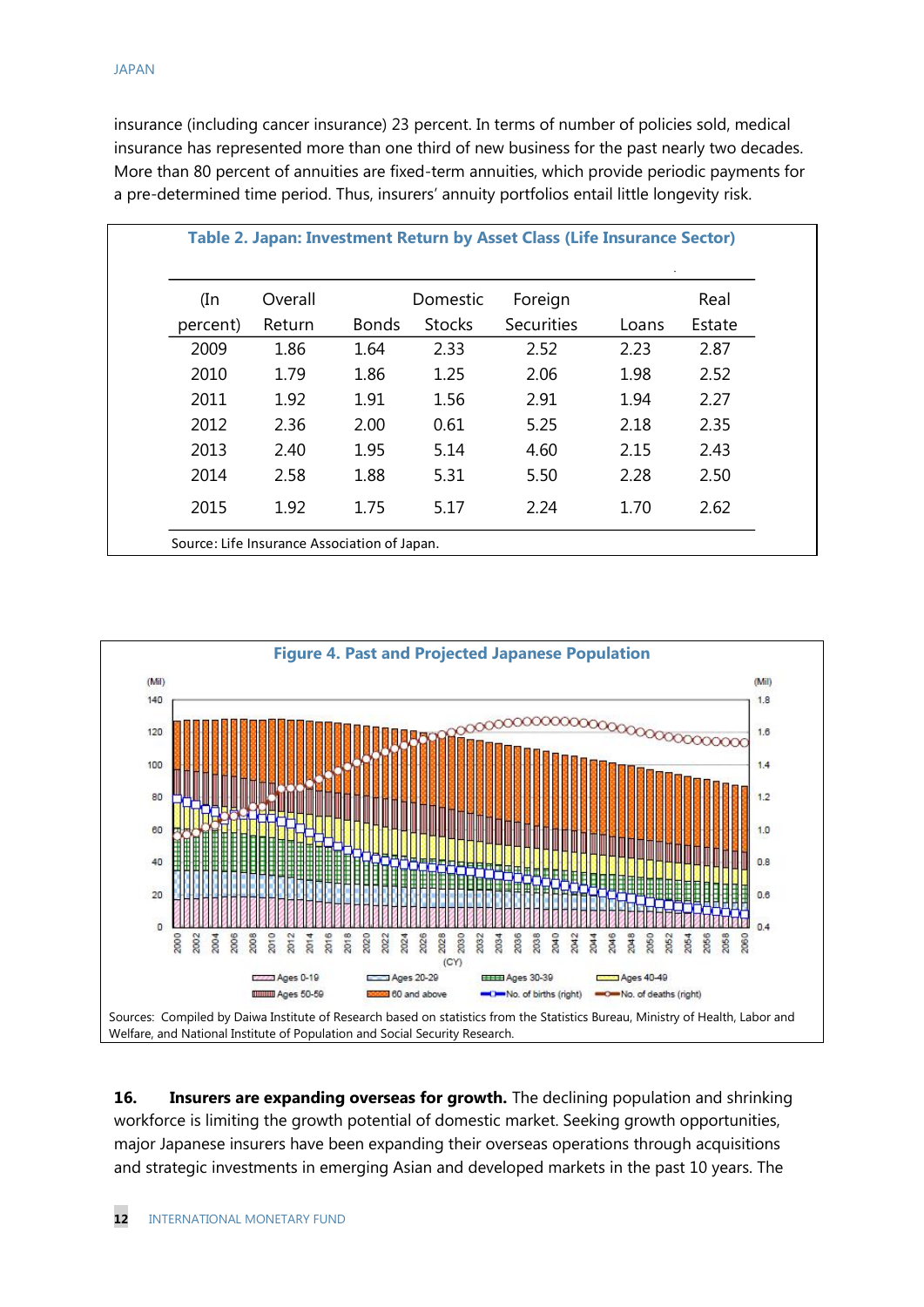U.S. market is the top target. The pace of expansion has sped up in the last two years, with a number of major deals in the U.S. market (Appendix II).

**17. The distribution of insurance is still predominantly through agency sales force, but other distribution channels are slowly emerging in the life sector**. Over 90 percent of nonlife insurance is distributed through general agency sales force. In the life sector, sales through agents have remained stable at 73 percent, but the volume has shifted away from in-house agents to general agents.<sup>7</sup> Bancassurance has very slowly increased from 3.3 percent in 2006 to 5.5 percent in 2015. Direct sales through internet, TV, print media, and at insurers' premises have lost some ground from 11.2 percent in 2006 to 8.7 percent in 2015.<sup>8</sup>

**18. A key risk for the life sector is low interest rates.<sup>9</sup>** While insurers have reduced the interest guarantees<sup>10</sup> on new policies, they still have a large stock of old policies in force with interest guarantees in excess of 5 percent according to industry sources. The consistently low and recently negative interest rate environment is the key challenge for life insurers. The negative interest rate on Japanese Government Bonds (JGB) earlier this year has led some insurers to stop selling single premium products.

**19. Key risks to the non-life sector are exposures to equities and natural disasters.** The distribution of non-life business lines has been stable over the years. Motor insurance is the dominant line of business at 55 percent of total gross written premium; fire insurance contributes 17 percent; personal accident insurance 12 percent; and miscellaneous casualty insurance 12 percent. Earthquake insurance for residential properties is an optional add-on to fire insurance policies. 28.8 percent of households had earthquake insurance in 2015, showing a steady increase from 23.7 percent in 2010.<sup>11</sup> The premium rates for residential earthquake insurance are standardized by region, and the bulk of the losses are reinsured by the government. <sup>12</sup> (Premium rates for residential earthquake and compulsory motor insurance are set by the General Insurance Rating Organization, a private non-profit institution supervised by the JFSA.) Thus, private insurers' exposure to earthquake losses is mainly in the commercial line.

 $^7$  In 2015, in-house agents accounted for 59 percent of sales and general agents 14 percent, compared to 66 percent and 7 percent, respectively, in 2006, according to industry statistics.

<sup>&</sup>lt;sup>8</sup> Source: FY 2015 and FY2006 surveys on life insurance by Japan Institute of Life Insurance.

<sup>9</sup> Risks to life and non-life insurers will be analyzed in detail through stress testing in the forthcoming Technical Note on Systemic Risk.

<sup>&</sup>lt;sup>10</sup> The reduction in the standardized discount rate for valuing liabilities could also have influenced the insurer's decision to reduce guarantee rates to avoid new business strain.

<sup>&</sup>lt;sup>11</sup> The General Insurance Association of Japan estimates that the maximum coverage ratio is approximately 50 percent, due to the fact that (a) some households reside in rental properties thus having no need for earthquake insurance, and (b) about 20 percent of households take up coverage through cooperatives.

 $12$  The Earthquake Insurance Act requires all insurers to reinsure their earthquake insurance on dwelling risks with the Japan Earthquake Reinsurance Company (JER). JER enters into retrocessions with direct insurers and an excess of loss treaty with the Japanese Government. The indemnity limit is approved by the Diet each year. For earthquakes occurring after April 1, 2016, Government pays 50 percent of claims between ¥115.3 billion and ¥437 billion; and 99.7 percent of claims above ¥437.9 billion, up to ¥11.3 trillion. The Government reduced the ¥437.9 billion threshold to ¥182.7 billion from Oct 19, 2016 to recognize the insurers' reduced reserves following claims payments due to the Kumamoto Earthquake occurred on April 16, 2016.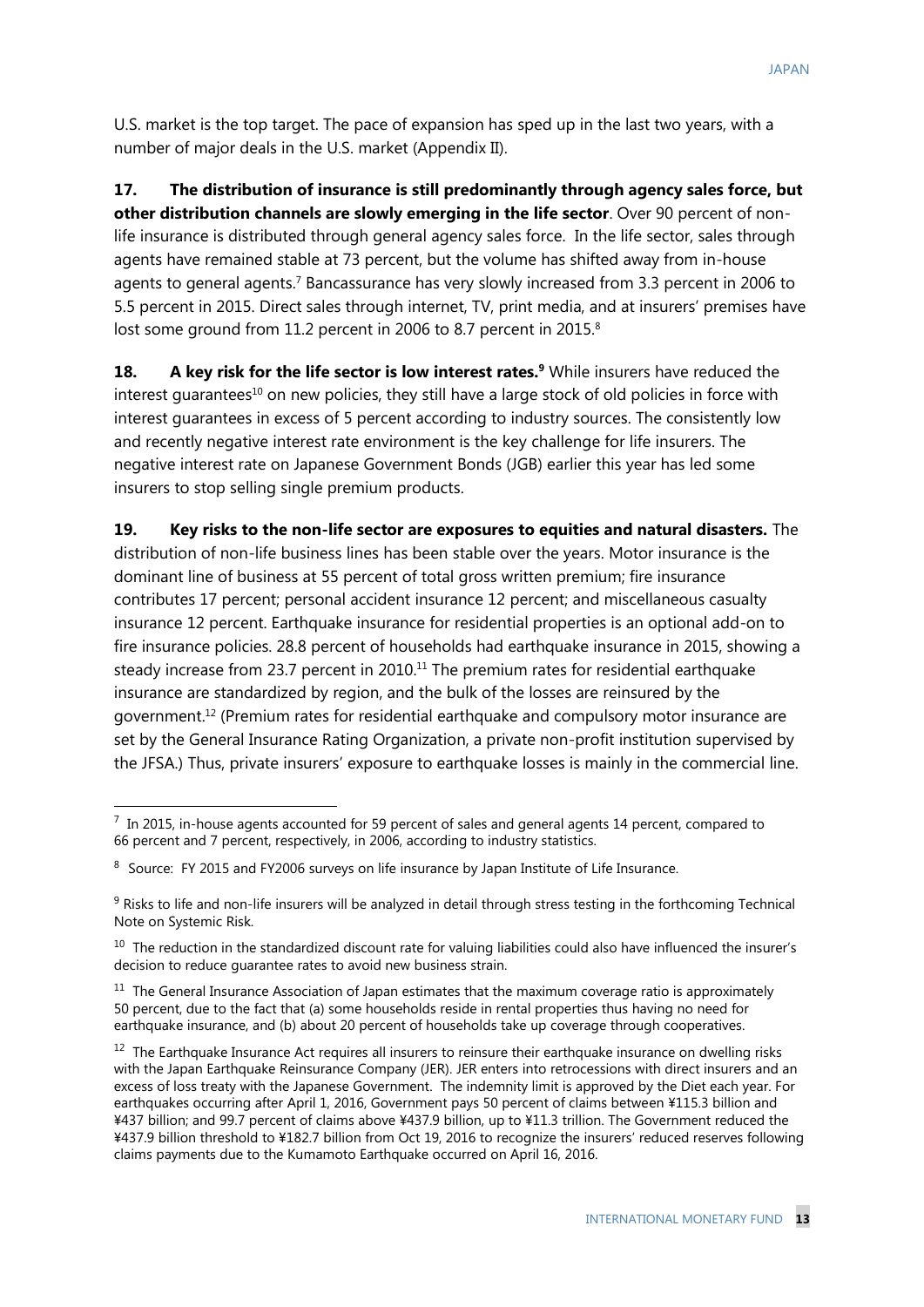Besides earthquakes, insurers are highly susceptible to losses resulting from typhoons, and to market risk from their high exposure to equities.

**20. Bank-insurance linkages and interconnectedness with other parts of the financial sector appear to be limited**. <sup>13</sup> Japan Post Holdings, which is 80 percent owned by the government, owns 89 percent of Japan Post Bank and 89 percent of Japan Post Insurance. All three entities are listed on the Tokyo Stock Exchange. Other than Japan Post, none of the significant insurers is part of a group that also includes significant banking activities, and none of the insurance groups has significant market share in both life and non-life.

# **MAIN FINDINGS AND RECOMMENDATIONS**

## **A. Solvency Standards**

#### **Valuation of assets and liabilities**

**21. Assets and liabilities are valued according to Japanese Generally Acceptable Accounting Principles (JGAAP).** Statutory valuation of assets adopts the accounting values, partly on an amortized cost basis. On the liabilities side, JGAAP adopts the statutory liability valuation methods. Therefore, statutory and accounting valuations are the same. There is an ongoing discussion on whether JGAAP should be made more consistent with IFRS, which may result in differences between statutory valuation and valuation for general financial reporting purposes.

**22. There are inherent mix of conservatism and optimism in the valuation of life** 

**insurance liabilities.** Valuation of life insurance liabilities is based on discounted future cash flows using assumptions locked-in at the inception of the insurance contract. The standardized valuation discount rate is referenced to the 10- or 20-year JGB rates and revised yearly for regular premium policies and quarterly for single premium policies. The standard discount rates have been steadily declining from 2.75 percent in 1996 to one percent for regular premium policies and 0 to 0.75 percent for single premium policies in 2016. Inforce policies are valued at the historical locked-in rates, despite the low rates in which matured assets are reinvested. On the other hand, mortality assumptions are also locked in from inception, despite improving mortality rates, resulting in an overvaluation of liabilities.

**23. A 10-year cash flow analysis is prepared to gauge the adequacy of premium** 

**reserves.** The use of the locked-in discount rates under the declining interest rate environment understates the life insurance premium reserves, somewhat offset by the conservatism in the mortality assumption. A 10-year cash flow analysis is used by actuaries to assess whether the reserves are adequate under two scenarios relating to future market conditions. In 2015, the JFSA introduced an additional cash flow analysis covering the full time horizon of the policies under four scenarios. Based on the results of the cash flow analyses, the appointed actuary

<sup>&</sup>lt;sup>13</sup> Interconnectedness will be analyzed in detail in the forthcoming Technical Note on Systemic Risk.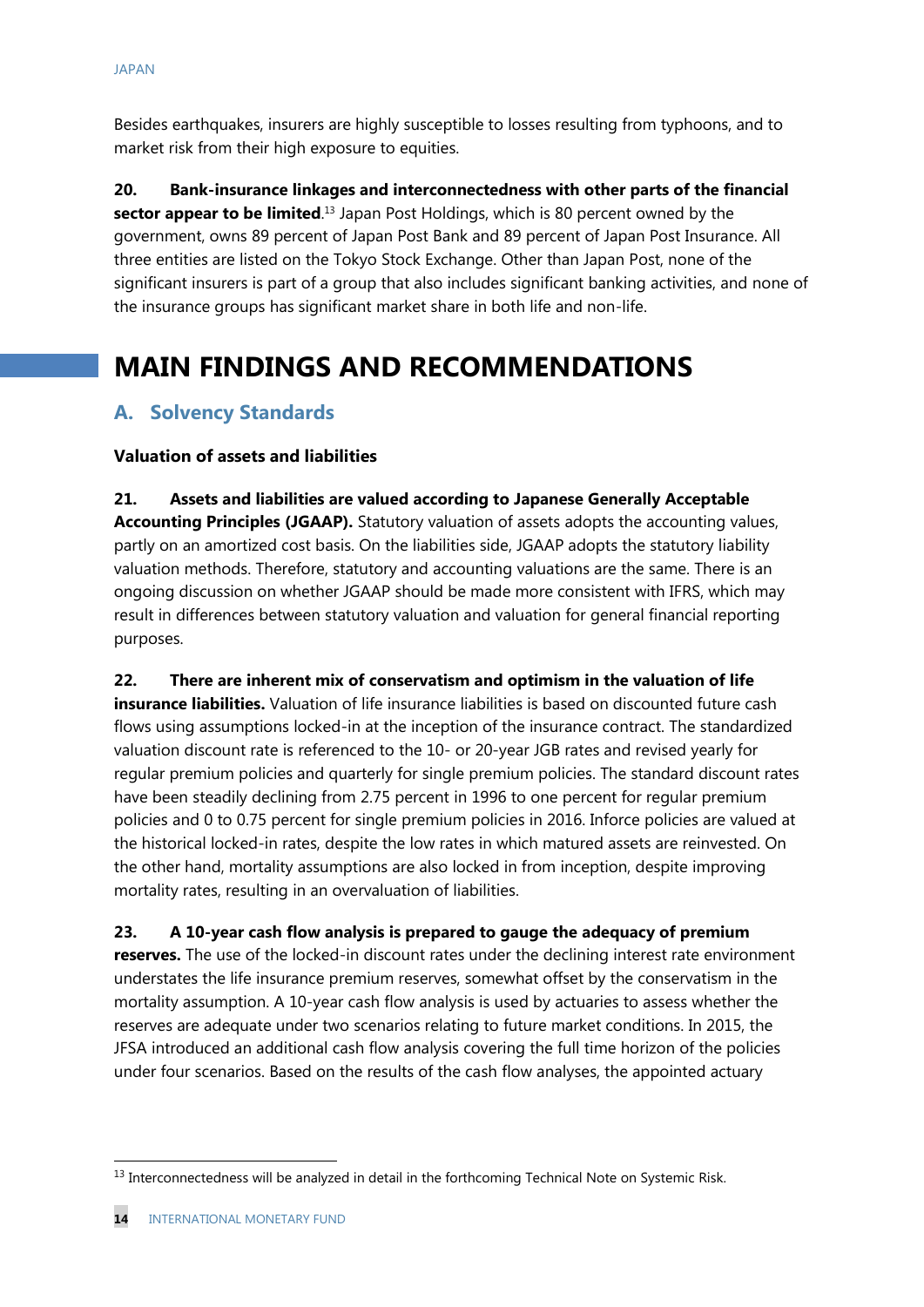makes recommendation to the management on the need to increase the premium reserves or to reduce policy liabilities, such as reducing dividends to participating policyholders.

**24. In addition to the premium reserves, insurers are required to hold special reserves.**  IBA and Supervisory Guidelines require insurers to hold additional reserves as provision for future adverse developments. These include contingent reserves for future adverse experience in mortality, morbidity, minimum guarantee, etc.; catastrophe reserves for extraordinary losses resulting from catastrophes; price fluctuation reserves for insurers' assets that are susceptible to losses due to price fluctuation. According to analysis by the JFSA, these special reserves have served well to absorb the losses from the financial crisis and the 2011 Great East Japan Earthquake.

#### **Solvency requirement**

-

**25. Solvency Margin Ratios (SMR) are disclosed to the public four times a year.** SMR is the ratio of solvency margin (net assets and special reserves based on accounting balance sheet, excluding items such as intangible assets) to half of risk requirements calculated based on standard factors stipulated in subsidiary legislation. In other words, a 200 percent SMR means that the "margin" exactly covers the "risks." An SMR of 200 percent triggers early remedial action such as submission of a management plan to restore the SMR. An SMR of 100 percent triggers more severe remedial action, such as capital injection, restraint/prohibition on paying dividend to policyholders or bonuses to directors, etc. SMRs are disclosed to the public four times a year. Since the failure of seven life insurers in 1997−2001,<sup>14</sup> consumers have become more alert to the financial soundness of insurers based on industry feedback. They rely on the SMRs as indication of the financial strength of insurers.

**26. Solvency on gone-concern basis is also considered.** Adjusted net assets are calculated to approximate the insurer's liquidation value. For this purpose, assets are re-valued at fair value including bonds held to maturity, and liabilities are set to total surrender value. JFSA may order insurers to suspend business if the adjusted net assets are negative.

**27. An economic value-based solvency regime has been under consideration since 2006**. Recognizing economic solvency ratio (ESR) as a useful tool that provides more reliable and transparent information, the JFSA conducted a review of the solvency regime in 2006 and a report was published in 2007. Three field tests were conducted in 2010, 2014 and 2016. The results of the 2014 field test showed that aggregate ESR was between 150 to 190 percent for life insurers and 190 to 220 percent for non-life insurers, though the impact of a shift to economic value-based regime varies by insurers depending on the characteristics of their assets and liabilities. The results of the 2016 field test will be available in March 2017. Due to the decline in interest rates since 2014, the ESRs are likely to be lower compared to the second field test. JFSA has exercised caution in carefully evaluating the impact of introducing ESR in a volatile interest rate environment taking into account the long term nature of Japanese insurance policies.

<sup>&</sup>lt;sup>14</sup> Nissan Mutual (April 1997), assets of ¥1.8 trillion at the time of failure; Toho Mutual (June 1999), ¥2.2 trillion; Daihyaku Mutual (May 2000), ¥1.3 trillion; Taisho Life (August 2000), ¥0.2 trillion; Chiyoda Mutual (October 2000), ¥2.2 trillion; Kyoei Life (October 2000), ¥3.7 trillion; Tokyo Mutual (March 2001), ¥0.7 trillion.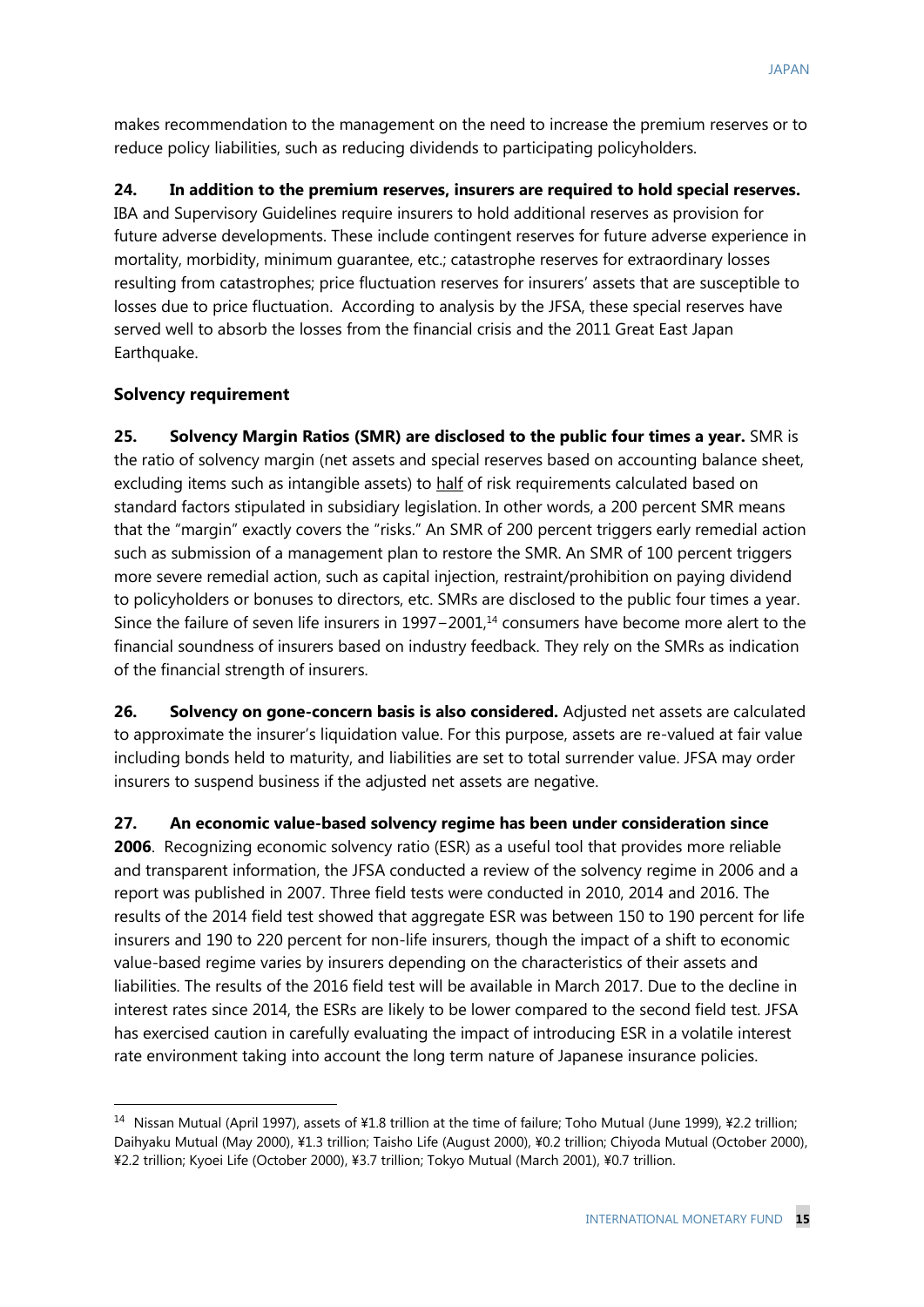**28. A number of insurers already voluntarily calculate and disclose their ESRs.** A number of insurers accessing capital markets or having significant overseas operations already disclose ESR and the embedded value of their business in response to institutional investors' request. Since ESR is not a required disclosure item, the information may not be available in the public domain in all cases.

#### **Conclusions and recommendations**

**29. The JFSA has made significant effort in promoting an economic-value-based solvency regime.** While there are pros and cons with any solvency regime, JFSA recognizes the benefits of having an economic valuation<sup>15</sup> that provides reliable measurement and market transparency. It has conducted three field tests of a preliminary economic value based solvency regulation. The results of the field tests provide valuable information for JFSA to assess the impact on insurers. There is a need to protect policyholders from possible information asymmetry, where institutional investors have access to more decision-useful information compared to ordinary policyholders. This could happen if the insurer calculated the ESR for institutional investors and securities analysts but choose not to publish it. The implication may be serious if the ESR presents a different picture of an insurer's financial condition compared to the SMR, resulting in the ordinary policyholder having a partial or even distorted view of the insurer.

**30. It is recommended that JFSA should take further steps to implement an economic value based solvency regime as soon as practicable**. This supports JFSA's strategic priority to move towards a risk-based prudential supervision regime. The economic valuation, without the encumbrance of implicit conservatism based on conservative assumptions, provides a more transparent basis to assess prudential risks. Due to the potentially large differences between ESR and SMR, it is recommended that JFSA develop a public communication strategy before implementation.

## **B. Insurance Supervision**

#### **Forward-looking, risk-based prudential supervisory framework**

**31. Transforming its supervisory approach is one of JFSA's priorities in 2016.** One of the strategic priority in fiscal year 2016 is to move toward a forward-looking, holistic prudential supervisory framework. Some organizational and process initiatives necessary to support the transformation have begun as early as 2013, such as the implementation of Own Risk and Solvency Assessment (ORSA) reporting, and a new approach to onsite supervision. JFSA recognizes that more work is needed to achieve the strategic objective.

**32. A dedicated Prudence Monitoring Office is responsible for the risk analysis and prudential supervision of the insurance sector.** The establishment of the Prudence Monitoring Office in 2016 is to facilitate the implementation of planning and proposing measures relating to

<sup>&</sup>lt;sup>15</sup> ICP 14.4.1 states: "An economic valuation is a valuation such that the resulting assessment of an insurer's financial position is not obscured by hidden or inherent conservatism or optimism in the valuation. Such an approach is appropriate in the context of risk-based solvency requirements which satisfy these ICPs and standards and shares their objectives of transparency and comparability."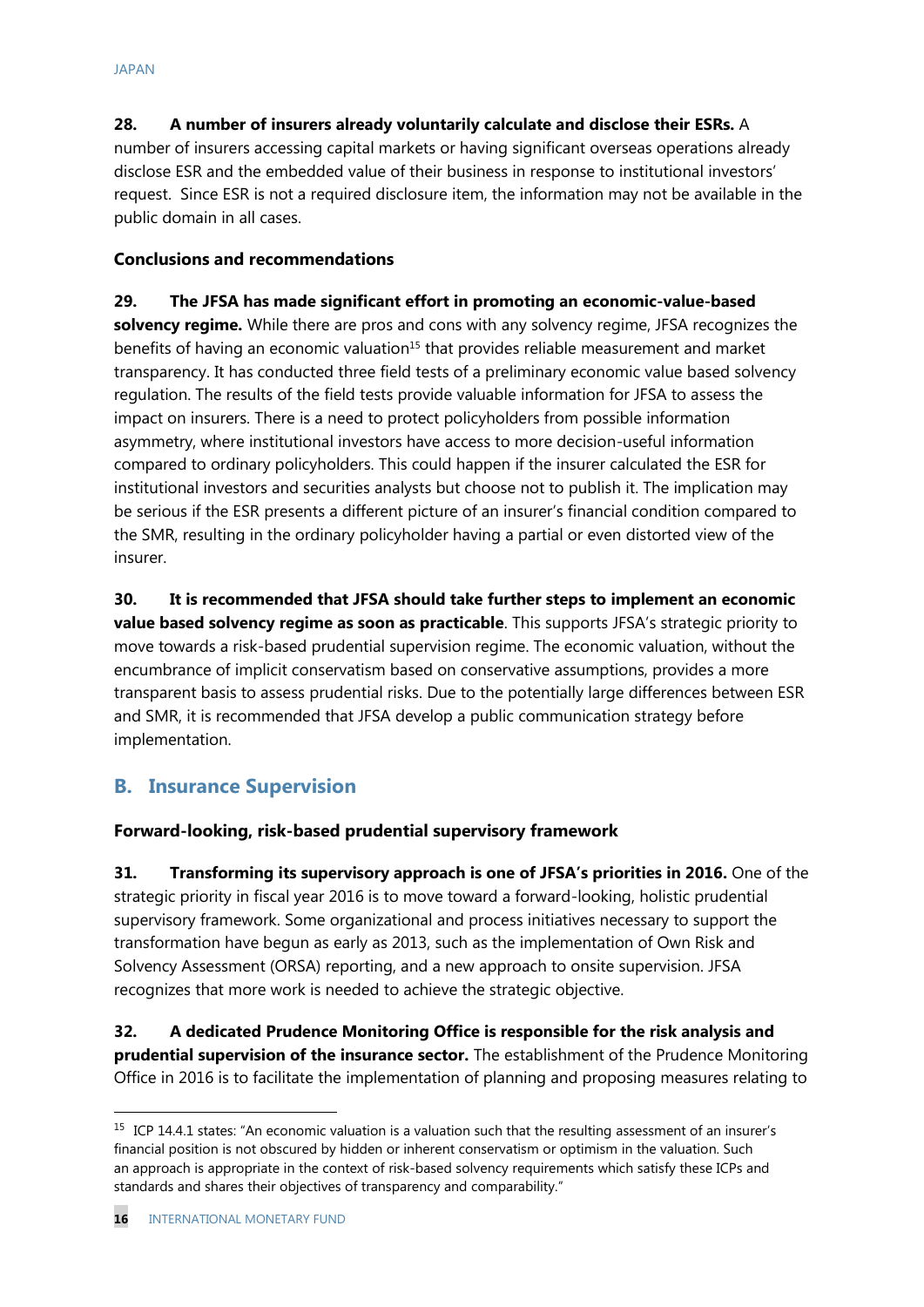consolidated risks and prudential supervision, and to assist in other supervisory work. In broad terms, insurers submit financial information to JFSA on quarterly, half-yearly and yearly basis. JFSA analyzes the information received and conducts interviews with insurers (mainly in the risk management and business divisions), particularly with those that trigger early warning. Formal interviews with senior management may be conducted.

**33. A new risk-based assessment methodology is under trial.** The JFSA is developing a new risk-based approach for offsite monitoring and analysis. The results of the risk assessment form the basis for dialogue with insurers' senior management, and input to the planning of onsite supervision. It is still work in progress.

**34. Onsite supervision has shifted away from compliance with minimum standards towards principle-based best practices.** The JFSA publishes its detailed inspection manual. In the past, inspections were conducted with a view to verify compliance with the minimum standards in the manual. Since 2013, the inspection bureau has adopted horizontal reviews as the primary inspection tool for major insurers. A horizontal review involves an examination of a common topic across a number of selected major insurers. The purpose of the horizontal reviews is to identify industry best practices, problems and concerns for feedback to insurers. The JFSA has conducted a number of horizontal reviews such as M&A activities, corporate governance practices, management of product-selling practices, and compliance. For the smaller insurers, JFSA conducts offsite supervision and limited-scope inspections only.

**35. Onsite supervision has become more qualitative.** The approach of the horizontal reviews focuses more on interviews with senior level staff to understand the practice, and less on examination of systems, books, and records. The JFSA believes that the quality of inspections has improved because of greater interaction with directors and senior management. Besides the horizontal reviews, entity-specific inspections may be conducted if a risk profiling process (conducted by inspectors, with input from the offsite supervisors) identifies concerns. The JFSA has only conducted 17 entity-specific inspections in the past three years, including two in 2015. There are no minimum requirements for supervisory work on any insurer, such as an onsite inspection every three years.

**36. The JFSA has substantially enhanced macroprudential surveillance since the last FSAP**. A Macroprudential Policy Office was established in the Planning and Coordination Bureau in July 2015 and a staff of 25 as of end Jun 2016. The office analyzes the state of the global markets and the macro-economy, and monitors potential threats to the stability of financial systems. The results of the analysis are shared with the insurance supervisors to feed into their industry-wide and entity-specific monitoring.

#### **Conclusions and Recommendations**

**37. The effort to focus on risk in offsite and onsite supervision is commendable and more is needed**. The risk-based supervisory approach more efficiently prioritizes the supervisory resources to areas that are impactful. The prolonged low interest rate environment has driven insurers to take on more risks in search of yield. Insurers have increased allocation to corporate bonds (in the case of life insurers), and non-yen securities. The higher cross-border M&A activities in search of growth also present more risks and challenges to insurers. The current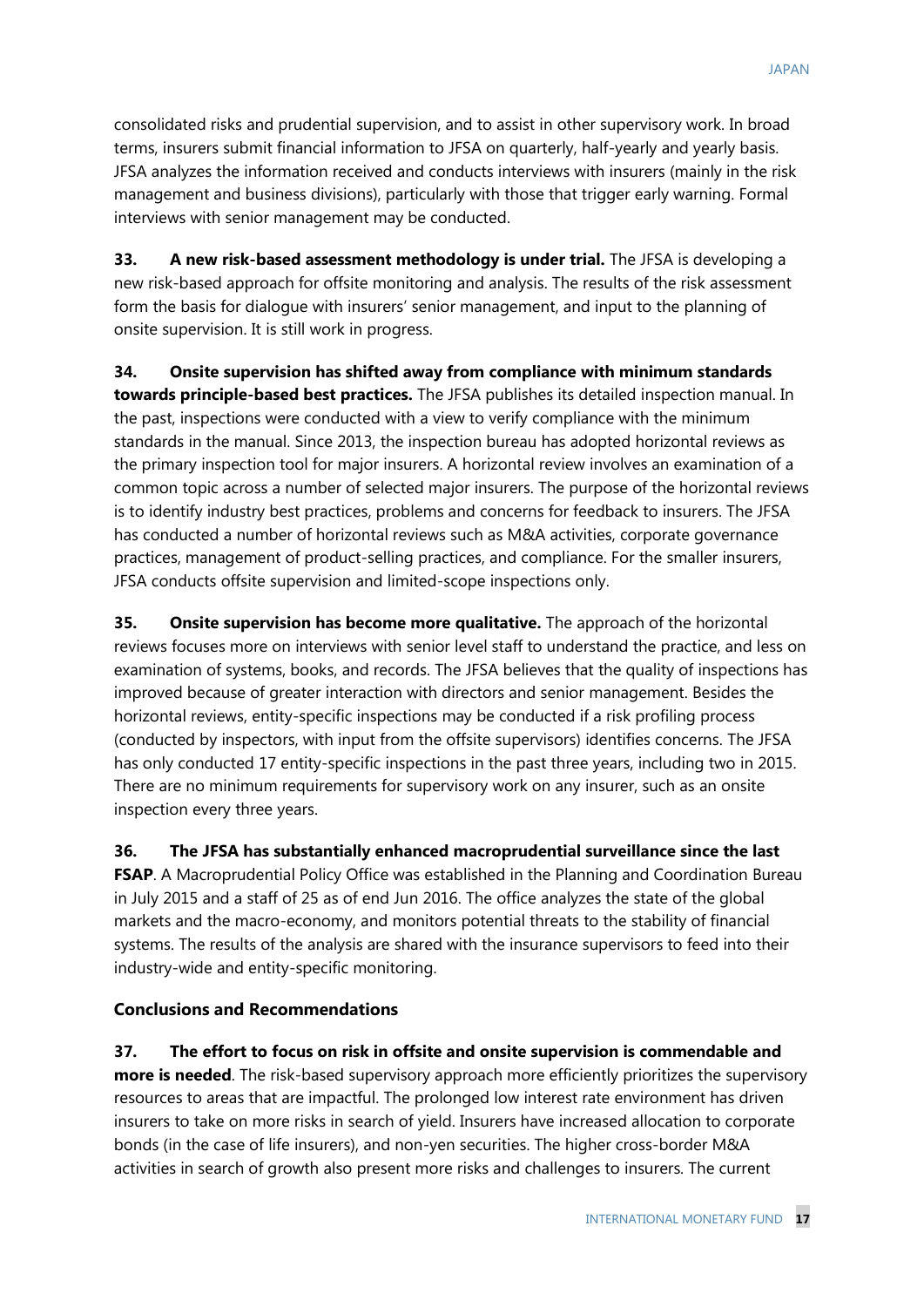business environment no doubt creates a strong need for the JFSA to understand individual insurers' business strategy, governance, risk management, operations and financials, since they are the bases for its risk-based supervision. At the same time, there is a need for JFSA to monitor the commonalities in insurers' exposures, to assess the degree of susceptibility to common and/or aggregate shocks.

#### **38. It is recommended that:**

- a. The JFSA should continue the development of its risk-based supervisory framework. The framework should include a risk and impact assessment based on objective criteria, the resultant supervisory intensity, and a holistic supervisory plan for offsite and onsite supervision.
- b. The frequency and scope of onsite inspection should be part of the holistic supervisory plan to address entity-specific risks. Onsite verification of the qualitative and quantitative information used in offsite analysis provides the necessary feedback loop to the risk based supervision.

### **C. Corporate Governance**

**39. Japan has a unique governance structure.** The Companies Act allows corporations to choose any one of three main governance structures. The majority of Japanese firms adopt the traditional structure of a supervisory board (*kansayaku-kai)* comprising of corporate auditors (*kansayaku*) appointed by shareholders, and a board of directors comprising mostly executive officers of the firm (since mutual companies are not covered by the Companies Act, the IBA duplicates the governance provisions in the Companies Act to be consistent.) The duty of the supervisory board is to monitor whether the directors perform their duty with due care and diligence, and report to the board of directors should it discover that any director engages or is likely to engage in improper behavior. If such behavior is likely to cause substantial detriment to the company, corporate auditors may demand the director to cease such behavior. It oversees the audit performed by external auditors, and prepares audit policy. The members of the supervisory board—corporate auditors—are often selected from among the senior management of the firm, or are former directors of related companies. The independence of the supervisory board has been secured with the requirement for it to have more than half of outside (independent) corporate auditors in the board. Moreover, Companies Act has been amended to require stringent eligibility for these outside corporate auditors. Corporate auditors attend board of directors' meetings but have no voting rights.

#### **40. More companies are adopting features of the Anglo Saxon governance structure**.

Some companies with international operations or fund-raising activities have either converted to the Anglo Saxon model outright, or established voluntary committees under the board of directors such as nominating committee and remuneration committee in addition to Kansayakukai, or appointing more independent directors to the board. In some cases, the internal audit function collaborates with the supervisory board for greater independence from management.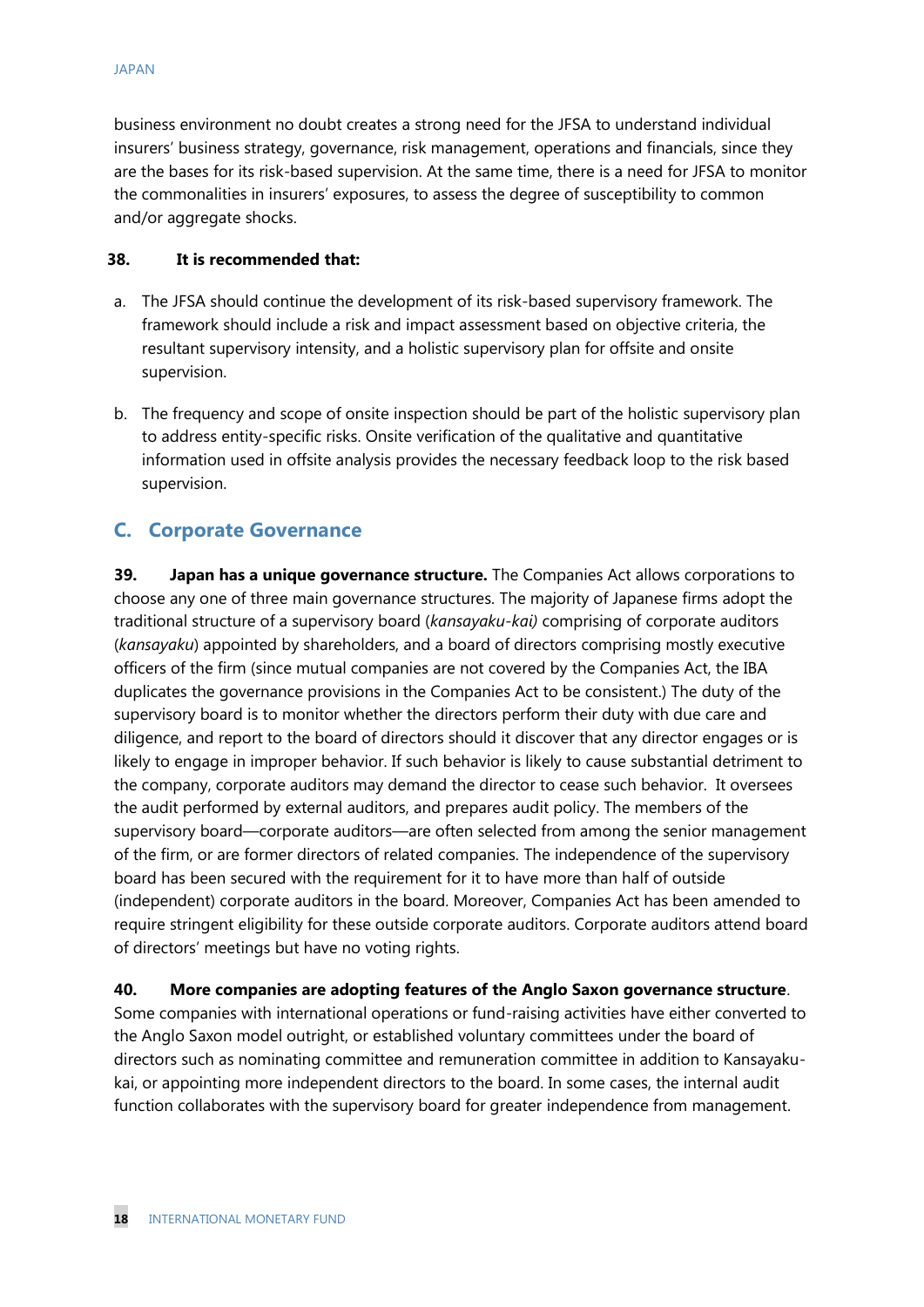

**41. Governance requirements are found in various sources**. The Companies Act specifies the basic governance requirements applicable to all corporations, such as qualification of directors and outside directors, the duty of loyalty of directors, shareholders' approval of directors' remuneration, and establishment of an internal control system to ensure the appropriateness of the operation of the company. IBA duplicates the Companies Act requirements and applies them to mutual companies that are not subject to the Companies Act. The IBA stipulates additional governance requirements for insurers, such as having internal control systems to ensure regulatory compliance, and disclosure of various information. OEIBA specifies in detail the items to be disclosed, which include organizational, operational, financial, statistical, and risk management information. The Financial Instrument and Exchange Act requires listed companies to disclose information on governance. Aside from these legal requirements, the Supervisory Guidelines provides JFSA's expectations of directors, including:

- Cultivate a corporate culture that emphasizes the importance of governance.
- Articulate a corporate management policy for achieving the insurer's overall targets.
- Develop a corporate management plan and a risk management policy.
- Approve internal audit policies and internal audit plans, and take appropriate actions with respect to the results of internal audits.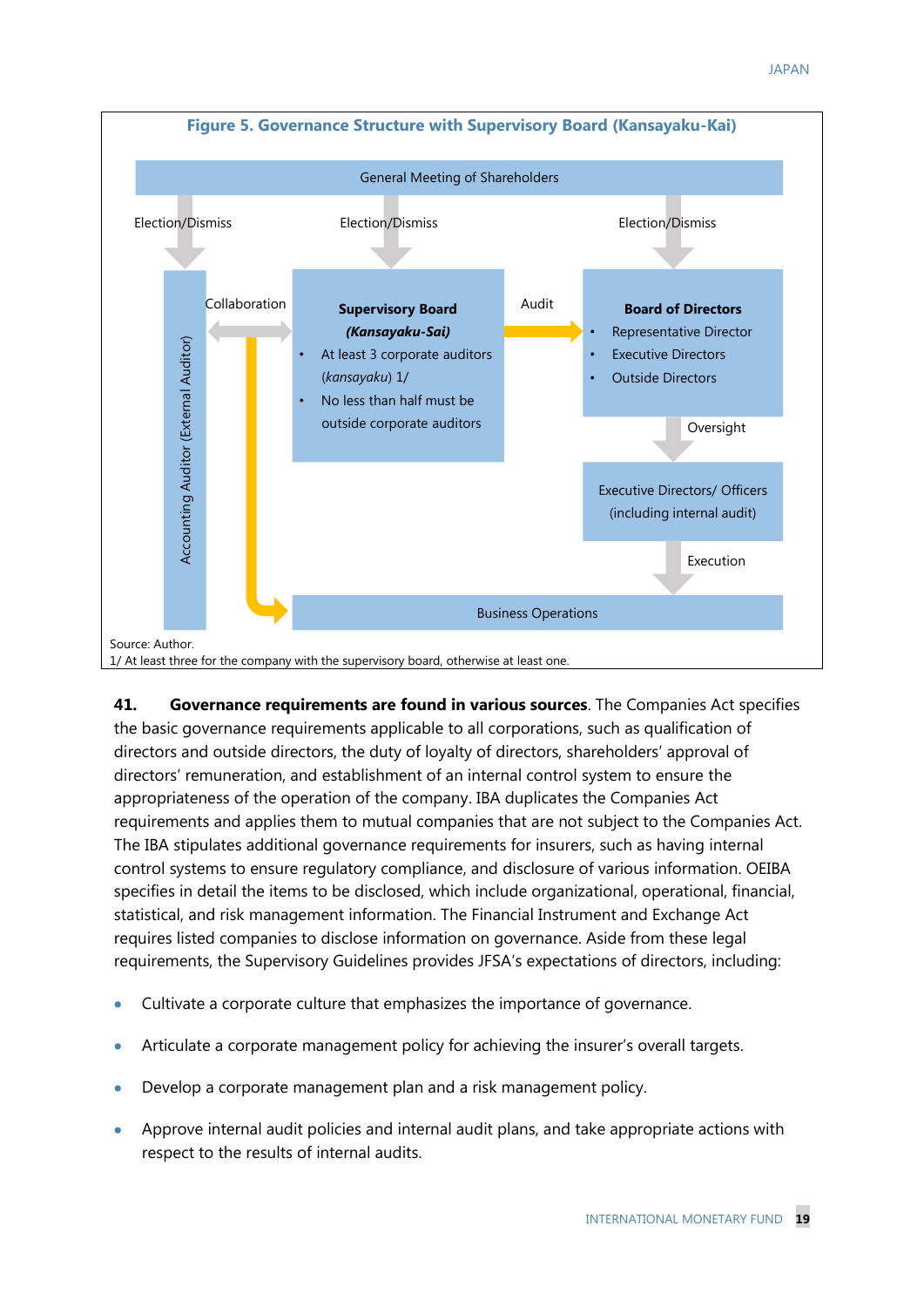- Establish a system that enables the internal audit division to perform its functions, including ensuring its independence.
- Develop an appropriate design and management of the remuneration system.
- Listed insurers and insurance holding companies should have at least two outside directors.

**42. CCG articulates the corporate governance principles for listed entities**. Issued in 2015 by the Tokyo Stock Exchange, CCG articulates the principles on shareholder rights, cooperation with other stakeholders, transparency, responsibilities of the board, and dialogue with shareholders. These principles are designed to provide the appropriate checks and balances that are fundamental to good governance. CCG is applied on a comply-or-explain basis. There are less than 20 listed insurers that are subject to CCG.

#### **Conclusions and recommendations**

**43. Overall, governance standards have been raised in Japan.** The Companies Act, IBA, and Supervisory Guidelines have been amended to introduce a higher standard for independence of outside director. As of December 2015, outside directors represent 29.7 percent of the insurer's board of directors in the aggregate, although the percentages may vary widely depending on the size of board.

**44. Good governance is important to the implement of risk based supervision.** The rising complexity of risk management associated with a search for yield, cross-border expansions, and increased market and FX risks has heightened the need for good governance. JFSA recognizes the importance of governance to achieving its strategic goal and has strengthened the standard for insurers. A recommendation is to consider further extending the key elements of good governance practices, including those which could be found in CCG, to all insurers in a legally enforceable manner.

#### **D. Other Issues**

**45. JFSA monitors insurers' FX exposure by country of domicile of the issuer.** The country of domicile matches the currency most of the time. However, an issuer of Country A may choose to issue securities in the currency of Country B. Monitoring currency exposure by country may therefore not provide an accurate picture of the true exposure. As the demand for foreign currency denominated policies is not high, JFSA currently does not collect information on these policies.

#### **Conclusions and recommendations**

#### **46. The JFSA could strengthen the monitoring of the increased foreign currency**

**exposure.** JFSA currently monitors insurers' asset exposure to countries. Due to the increased allocation to foreign currency denominated investments, it is recommended that JFSA collect more granular information to monitor insurers' exposure by currencies to get a more precise picture of insurers' exposure. JFSA should also consider collecting statistics on foreign-currency denominated policies.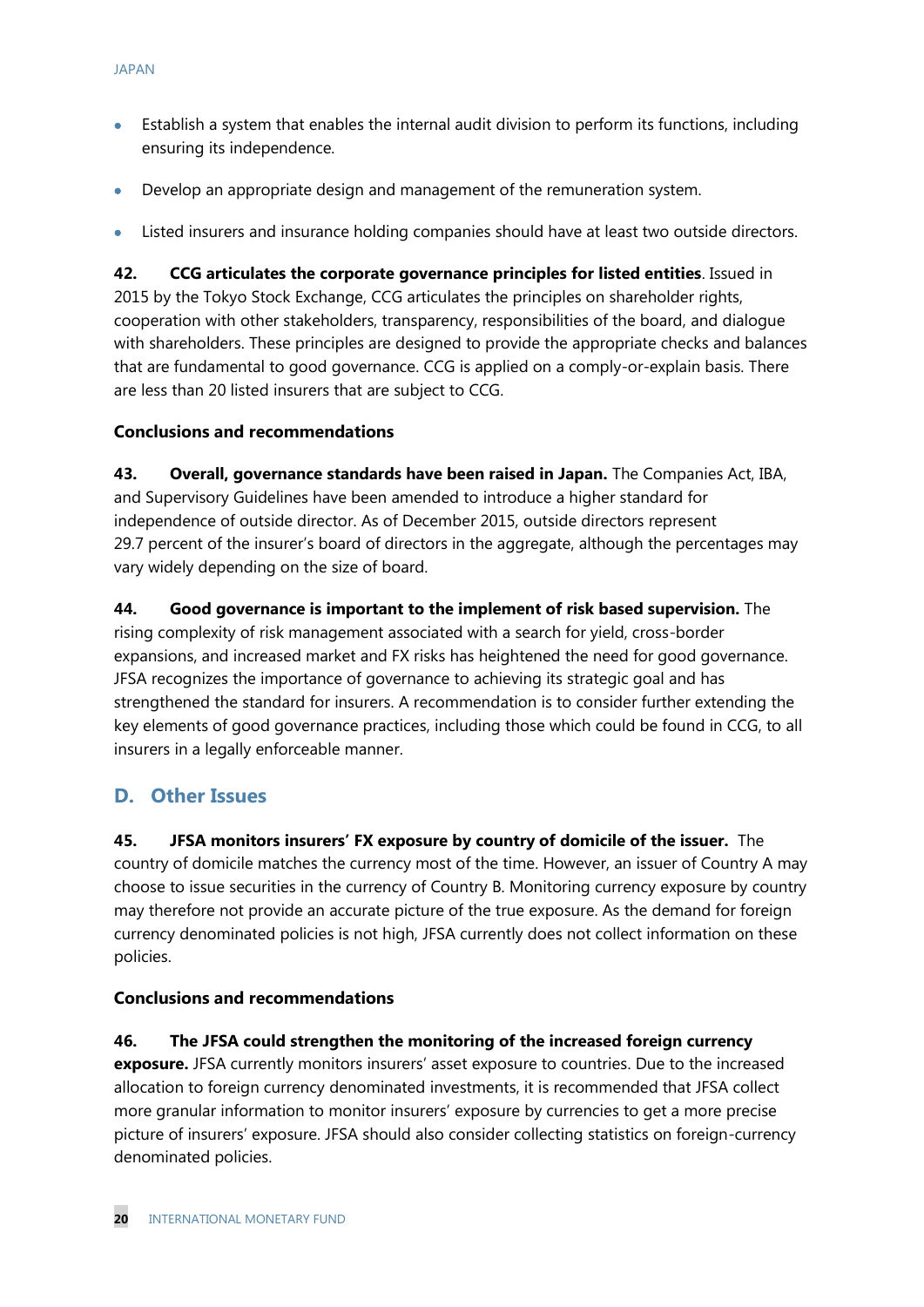#### **47. Increased cross-border M&A necessitates close cross-border coordination.** The JFSA is the group-wide supervisor of Japanese insurers with material overseas operations. The JFSA has established supervisory colleges with relevant supervisors. As the overseas expansion activities continue, it is recommended that JFSA continues to periodically review the membership of the supervisory colleges and establish new colleges when necessary.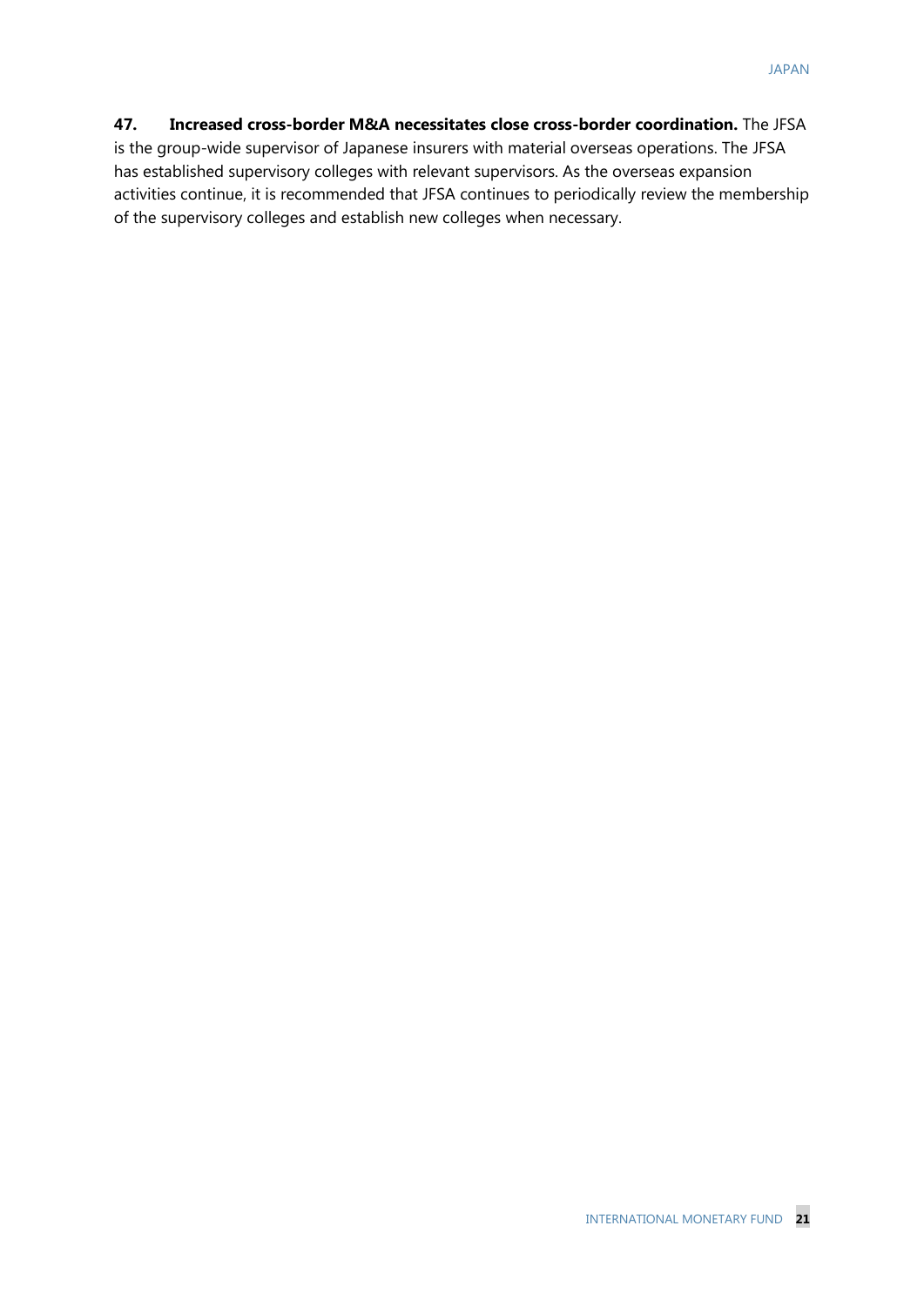## **Appendix I. Overview of Implementation of Relevant Recommendations from the 2012 FSAP**

| Ref.                              | <b>2012 FSAP Recommendations</b>                                                                                                                                                                                                              | <b>Comments</b>                                                                                                                                                                                                                                                                                                                                                                                  |
|-----------------------------------|-----------------------------------------------------------------------------------------------------------------------------------------------------------------------------------------------------------------------------------------------|--------------------------------------------------------------------------------------------------------------------------------------------------------------------------------------------------------------------------------------------------------------------------------------------------------------------------------------------------------------------------------------------------|
| ICP <sub>2</sub>                  | To improve supervisory capacity by<br>increasing resources (particularly in<br>the area of onsite inspections) and<br>making regulatory expectation<br>known to the industry through<br>primary and subsidiary legislation<br>and guidelines. | The number of staff dedicated to supervision has<br>not changed meaningfully (from 90 to 88).<br>However, JFSA has hired 10 staff with industry<br>experience or specialty knowledge to deepen its<br>internal capability. The IBA and Supervisory<br>Guidelines have been amended in a number of<br>areas to clarify supervisory expectation.                                                   |
| ICP <sub>5</sub>                  | To extend suitability test to all<br>directors, senior management and<br>persons in key control functions, and<br>to increase JFSA's power to<br>disqualify unsuitable persons from<br>holding office.                                        | The IBA was amended in 2014 to extend<br>suitability requirements to corporate auditors.<br>The Companies Act was amended in 2015 to<br>stipulate more stringent eligibility requirements<br>for outside (i.e., independent) directors, and<br>outside (independent) corporate auditors.                                                                                                         |
| ICP <sub>7</sub>                  | To revise corporate governance<br>requirements to strengthen<br>independent oversight, and consider<br>making some of its expectations<br>regarding corporate governance<br>legally-binding.                                                  | The Tokyo Stock Exchanged issued the CCG in<br>June 2015 for listed companies on a comply-or-<br>explain basis. Less than 20 insurers are listed. The<br>applicability of CCG to non-listed insurers is<br>optional. Supervisory Guidelines has been<br>amended to indicate JFSA's expectation for listed<br>insurers and financial holding companies to have<br>at least two outside directors. |
| ICP <sub>9</sub><br><b>ICP 10</b> | To enhance the risk-assessment<br>methodology and increase the<br>frequency of inspection of large<br>insurers; to make greater use of the<br>enforcement tools available.                                                                    | The risk assessment methodology is still work in<br>progress. There has been a shift in supervisory<br>approach that has lowered the reliance on onsite<br>inspection, with increased interaction with board<br>directors and senior management.                                                                                                                                                 |
| <b>ICP 14</b><br><b>ICP 17</b>    | To adopt economic valuation of<br>assets and liabilities, and capital<br>requirements.                                                                                                                                                        | JFSA is field-testing an economic value-based<br>methodology. In addition, the long-term cash-<br>flow analysis is introduced for appointed<br>actuaries to check adequacy of premium reserves.                                                                                                                                                                                                  |
| <b>ICP 16</b>                     | To enhance requirements on<br>enterprise risk management (ERM)<br>and capital adequacy.                                                                                                                                                       | JFSA has implemented ORSA based on ERM in<br>2015, after a pilot study in 2014.                                                                                                                                                                                                                                                                                                                  |
| <b>ICP 25</b><br><b>ICP 26</b>    | To establish supervisory colleges for<br>Japanese insurers with material<br>foreign operations; and to require                                                                                                                                | FSA has established supervisory colleges for<br>Japanese insurers with material overseas<br>operations.                                                                                                                                                                                                                                                                                          |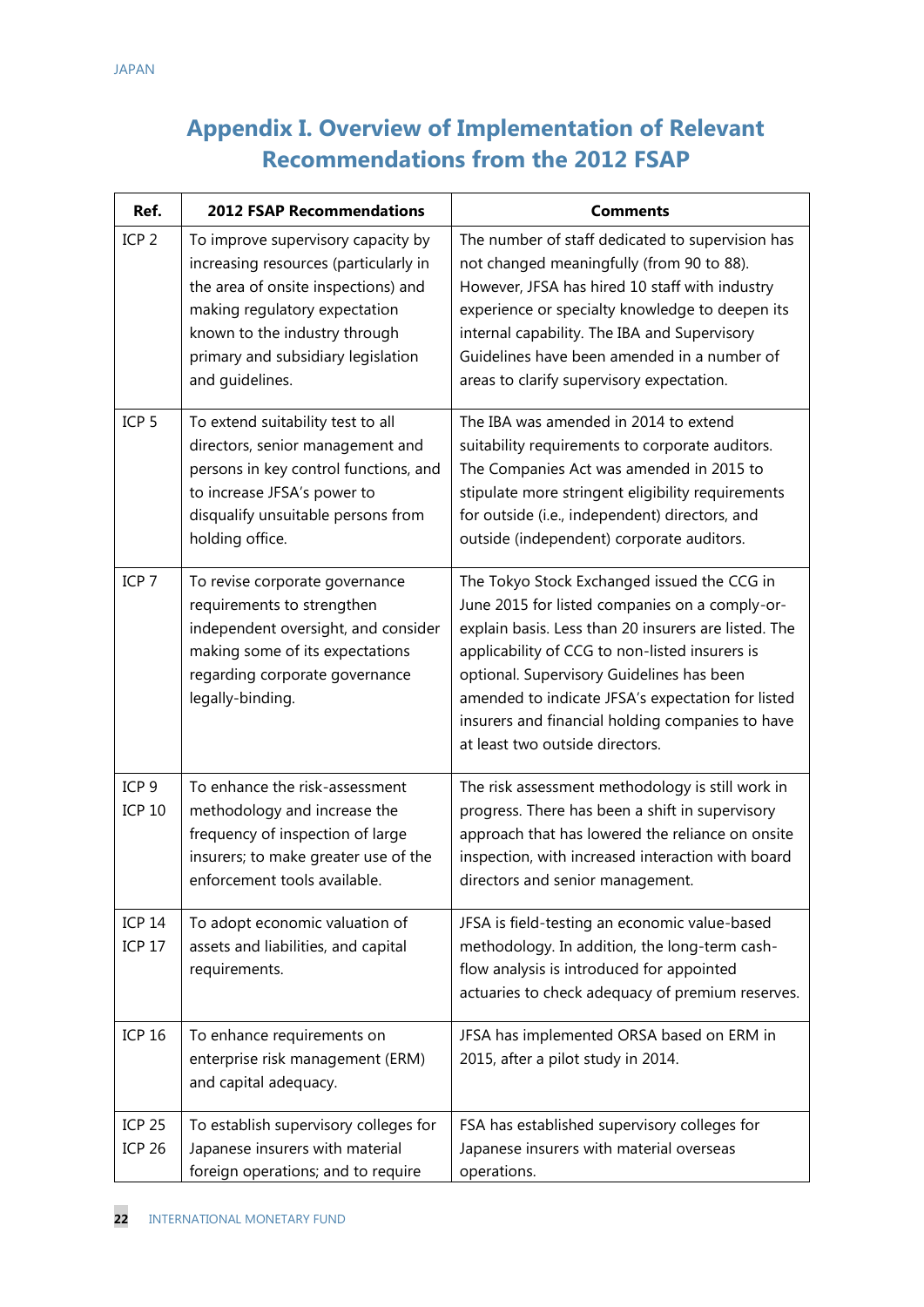| Ref. | <b>2012 FSAP Recommendations</b>                                                                               | <b>Comments</b>                                                                                                                                                                                     |
|------|----------------------------------------------------------------------------------------------------------------|-----------------------------------------------------------------------------------------------------------------------------------------------------------------------------------------------------|
|      | insurers to prepare contingency<br>plans including specific procedures<br>for use in a gone-concern situation. | While no formal requirement for insurers to<br>develop contingency plans, the ORSA report<br>includes a description of an action plan in case of<br>large loss due to turmoil in financial markets. |